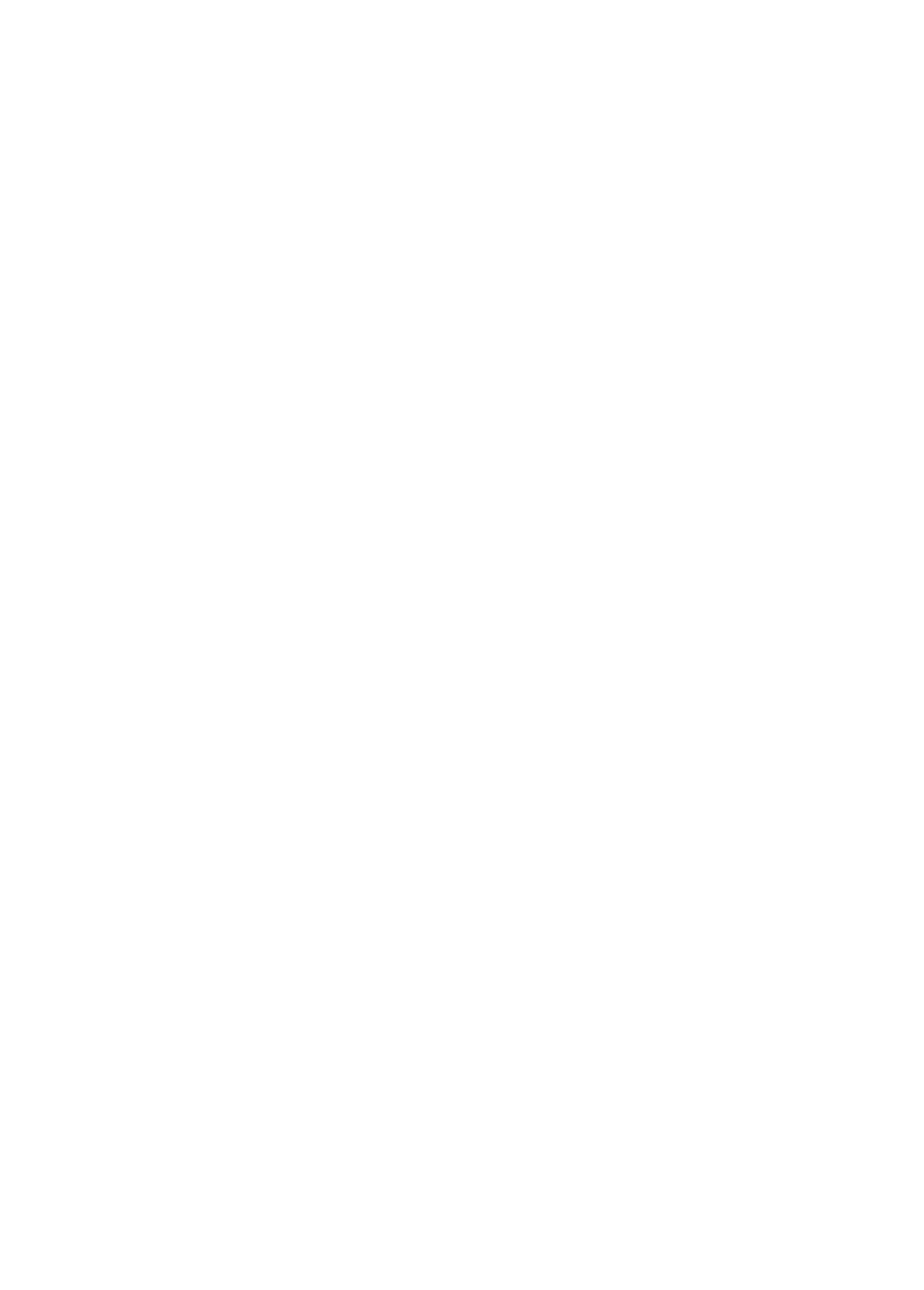

## **5-th ICCTI ANNUAL CONFERENCE**

Dear Colleagues,

I would like to cordially invite you to the 5-th ICCTI ANNUAL CONFERENCE which will be held in a beautiful city of Utrecht full of tulips in May. As you may know, ICCTI propagates cell therapy and immunotherapy worldwide and this year we would like to point out 4 main hot topics that reflect the state-of-art in cell therapies and immunotherapies.

In the name of organizing committee I am looking forward to see you in Utrecht. With warmest regards

Jaroslav Michalek, MD PhD ICCTI President

Brno 2015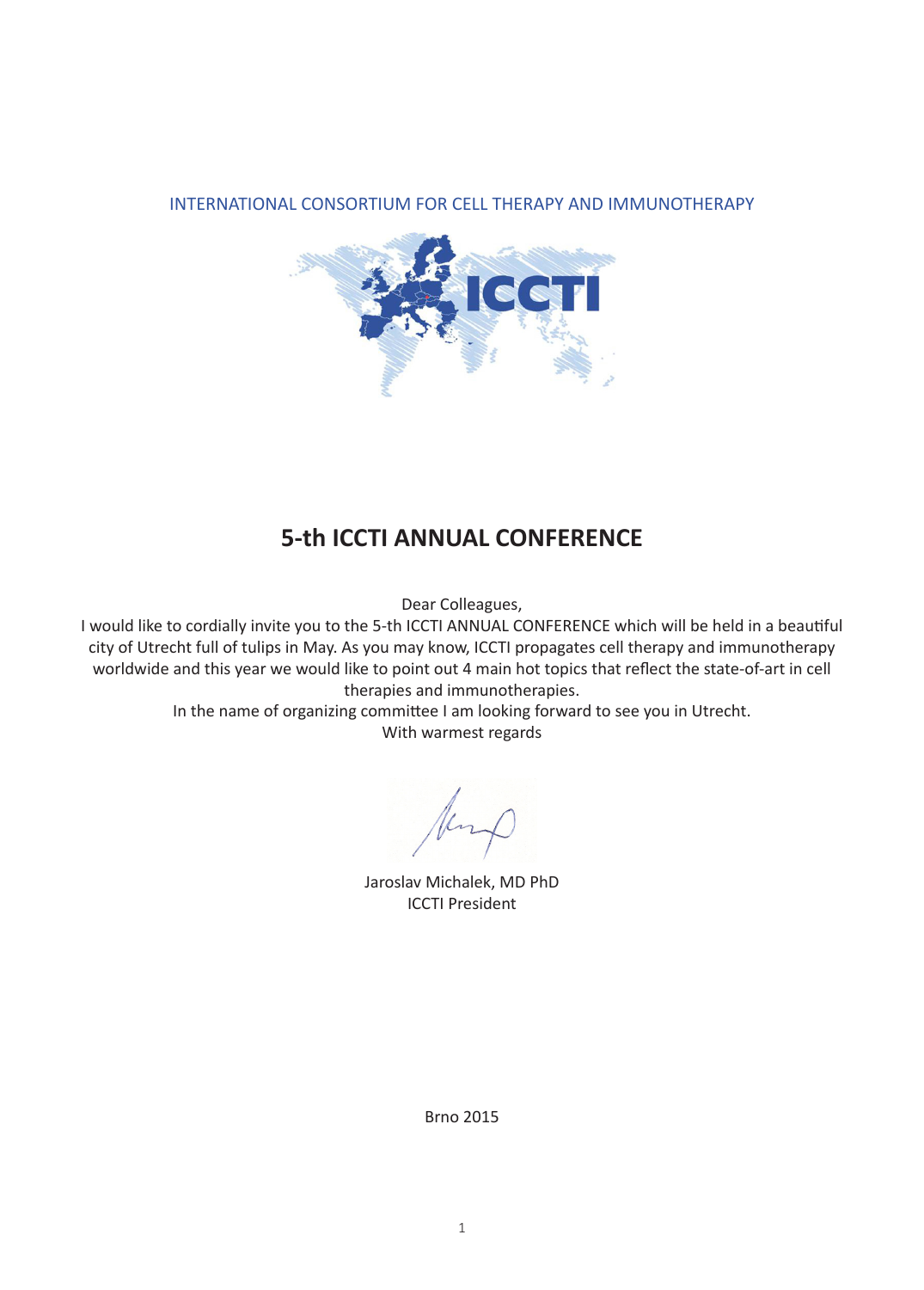

## **5-th ICCTI ANNUAL CONFERENCE**

**Program topics:**

- **1. Stem cells – from biology to clinical application**
- **2. Cell-therapies and regulations**
- **3. Adipose tissue in regenerative medicine**
- **4. Cell-based immunotherapy**

Conference proceedings of abstracts

Editor: Jaroslav Michalek, MD PhD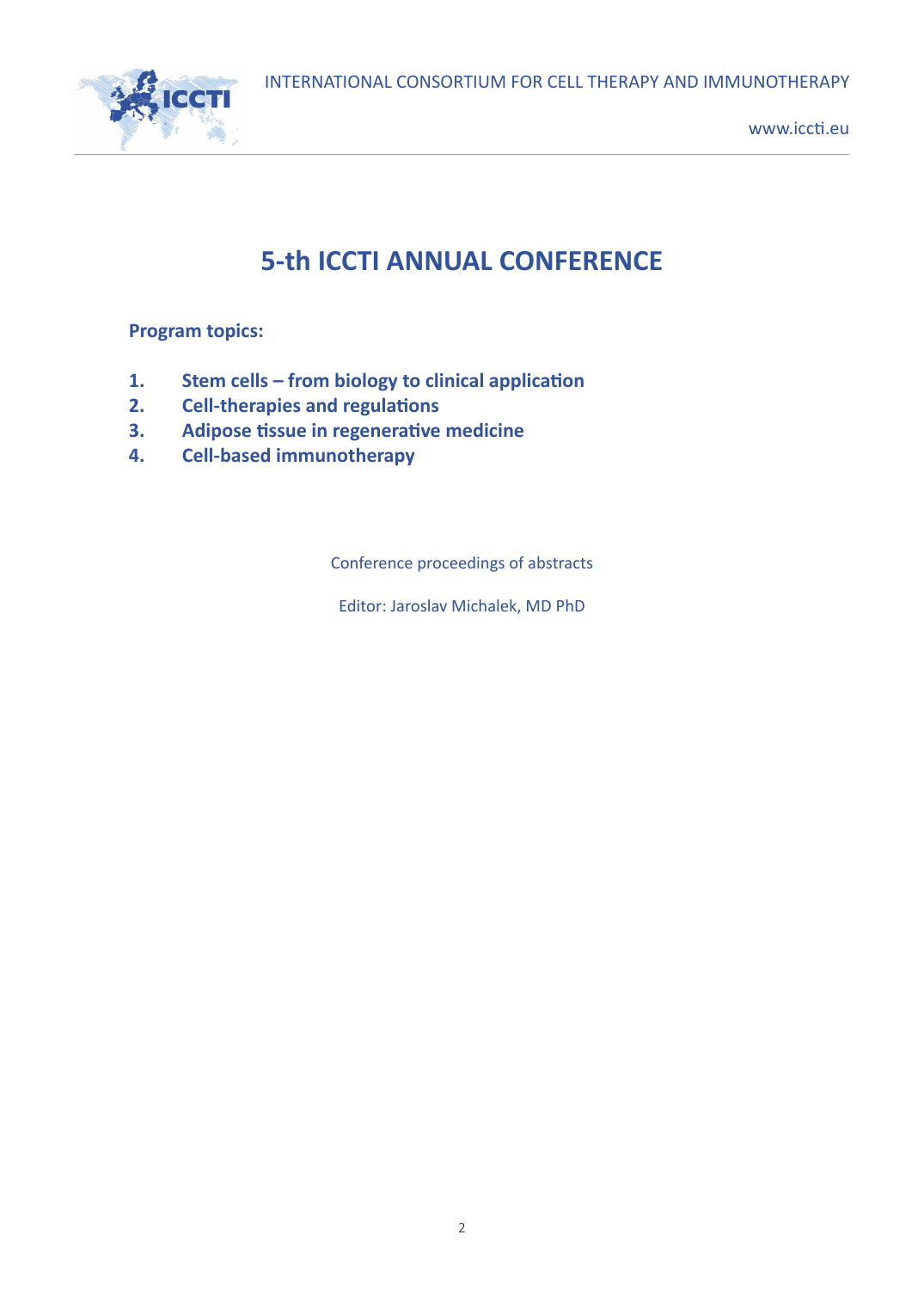

## **Conference Program**

#### **Conference Day 1, Friday, May 15, 2015**

#### 13:00 -13:30 Registration

#### **Block 1: Stem cells – from biology to clinical application**

#### *Chair: J. Michalek*

- 13:30 14:00 **Dr. A. Darinskas** (National Cancer Institute, Lithuania) *Stem cells in regenerative medicine*
- 14:00 14:30 **Dr. T.K. Malan** (Okyanos Heart Institute, USA) *Understanding the role of Adipose Stem Cells in the spectrum of Degenerative Diseases*
- 14:30 15:00 **Dr. G. Grisendi** (University Hospital of Modena and Reggio Emilia, Italy) *Engineering Adipose Mesenchymal Progenitors for Cancer Therapy*
- 15:00 15:30 **Prof. E. Chernykh** (Institute of Fundamental and Clinical Immunology, Russia) *Macrophages as new candidate cells for stroke treatment*
- 15:30 16:00 **Prof. N. Zakaria** (University of Antwerp, Belgium) *Corneal Regeneration – From the Lab to the Clinic and Back*
- 16.00 16.30 Coffee break

#### **Block 2: Cell-therapies and regulations**

#### Chair: T. K. Malan

- 16:30 17:00 **Prof. J. Michalek** (ICCTI, Brno, Czech Republic) *Legal issues in cell therapies and EU Regulations + ICCTI Letter to EMA*
- 17:00 17:30 **T. Stasch, MRCS (Ed.), F EBOPRAS, MD** (Valentis Beauty, Clinic for Plastic Surgery and Lifestyle Medicine, Cologne, Germany) *The DEALTH Method - How we can improve Wound Healing of Chronic Ulcers of the Lower Limb and Diabetic Feet using Autologous Lipotransfer*
- 17:30 18:00 **Dr. K. Freitag** (President of the Spanish society for schockwave SETOC, Spain) *Biological effects of Shockwave therapy*
- 18:00 18:30 **Dr. N. Cools** (University of Antwerp, Belgium) *The pursuit of tolerance: Immunomodulation of dendritic cells for therapeutic intervention in multiple sclerosis*
- 19:00 Dinner and networking

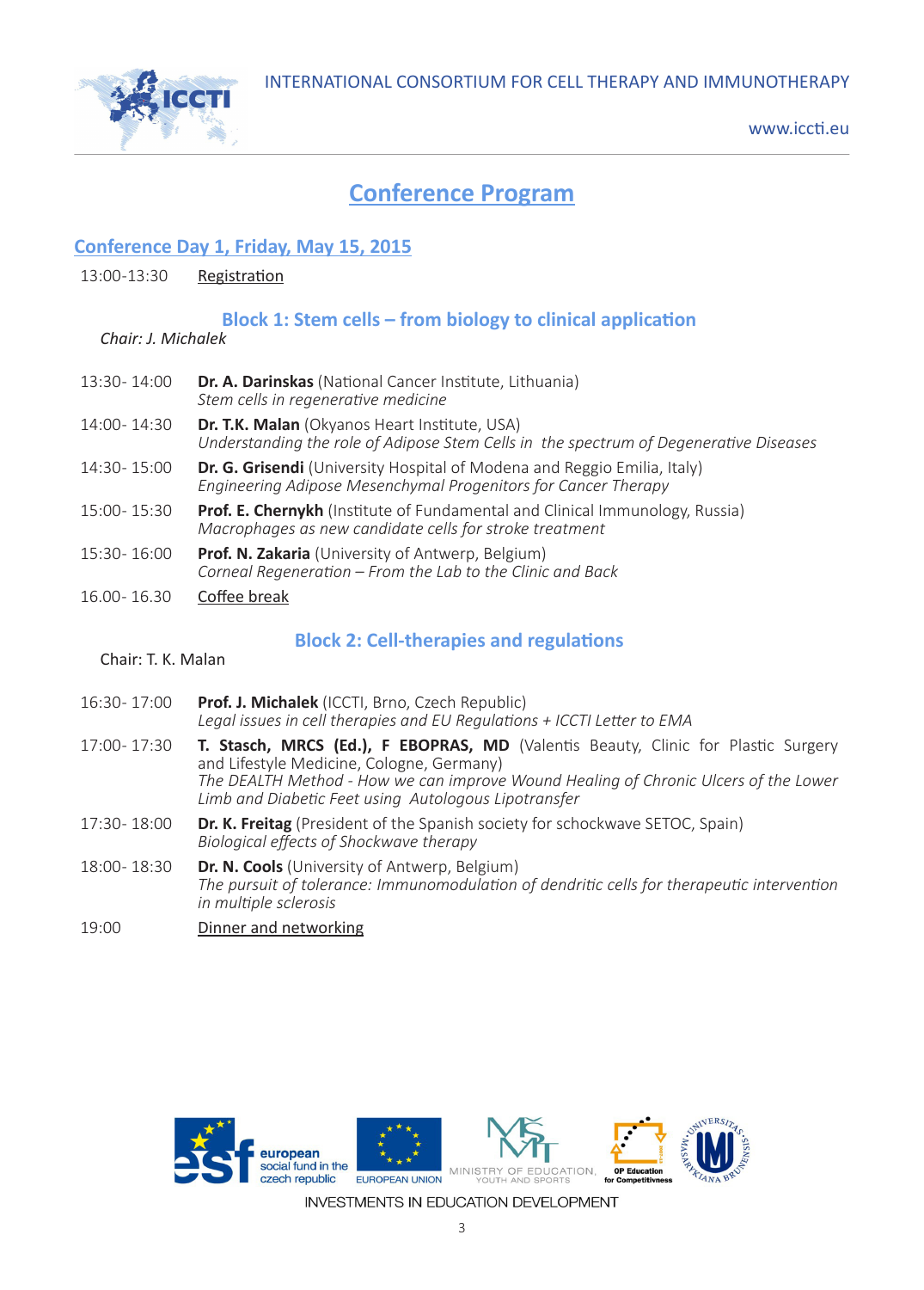

#### **Conference Day 2, Saturday, May 16, 2015**

#### **Block 3: Adipose tissue in regenerative medicine**

#### Chair: K. Ueberreiter

| $9:00 - 9:30$ | <b>Dr. HJ Duckers</b> (University Medical Center, Netherlands)<br>Hype or Hope: The future of adipose-derived stem cells in cardiovascular disease                                                                                           |
|---------------|----------------------------------------------------------------------------------------------------------------------------------------------------------------------------------------------------------------------------------------------|
| 9:30-10:00    | Prof. M. Harmsen (PI Cardiovascular Regenerative Medicine Group, Netherlands) and<br>Dr. M. Spiekmann (Univ. Groningen, Netherlands)<br>Adipose-derived stromal cells for soft tissue reconstruction and regeneration: future or<br>fiction? |
| 10:00-10:30   | Prof. J. Michálek (ICCTI, Brno, Czech Republic)<br>Treatment of osteoarthritis with freshly isolated stromal vascular fraction cells from adipose<br>and connective tissue                                                                   |
| 10:30-11:00   | <b>Prof. D. Garcia-Olmo</b> (Fundacion Jimenez Diaz University Hospital, Spain)<br>Adipose Derived Stem cells in Crohn Disease                                                                                                               |
| 11:00-11:30   | Prof. O. Tapparo (Private day hospital for aesthetics and interdisciplinary dentistry, Germany)<br>Risk factor oral cavity, treatment with autologous blood factors (plasma-, growth factors<br>and stem cells)                              |
| 11:30-12:00   | Dr. E.A. Blinova (Institute of Fundamental and Clinical Immunology, Russia)<br>T-cell vaccines in the treatment of atopic dermatitis and multiple sclerosis                                                                                  |
| 12:00-12:55   | Lunch break                                                                                                                                                                                                                                  |

#### **Block 4: Cell-based immunotherapy**

#### Chair: V. Schijns

12:55 - 13:00 **Prof. V. Schijns**

*Introduction note*

- 13:00 13:30 **Dr. M. Strioga** (National Cancer Institute, Lithuania) *Dendritic cell-based vaccines for the treatment of recurrent glioblastoma multiforme*
- 13:30 14:00 **Dr. E. Smits** (Antwerpen University, Belgium) *Vaccination with WT1 mRNA-Electroporated Dendritic Cells: Report of 66 Cancer Patients*
- 14:00 14:30 **Dr. M. Glassy** (Nascent Biotech Inc., USA) *Pritumumab – a clue to using the natural human immune response for drug development*
- 14:30 15:00 **Dr. H. Dolstra** (Nijmegen Radboud University, Netherlands) *Cancer immunotherapy with ex vivo-generated NK cells from hematopoietic progenitor cells*
- 15:00 15:30 **Dr. E.Ya. Shevela** (Institute of Fundamental and Clinical Immunology, Russia) *Immunomodulatory effects of mesenchymal stromal cells in lymphoma patients following HSC transplantation*
- 16:00 End of Conference

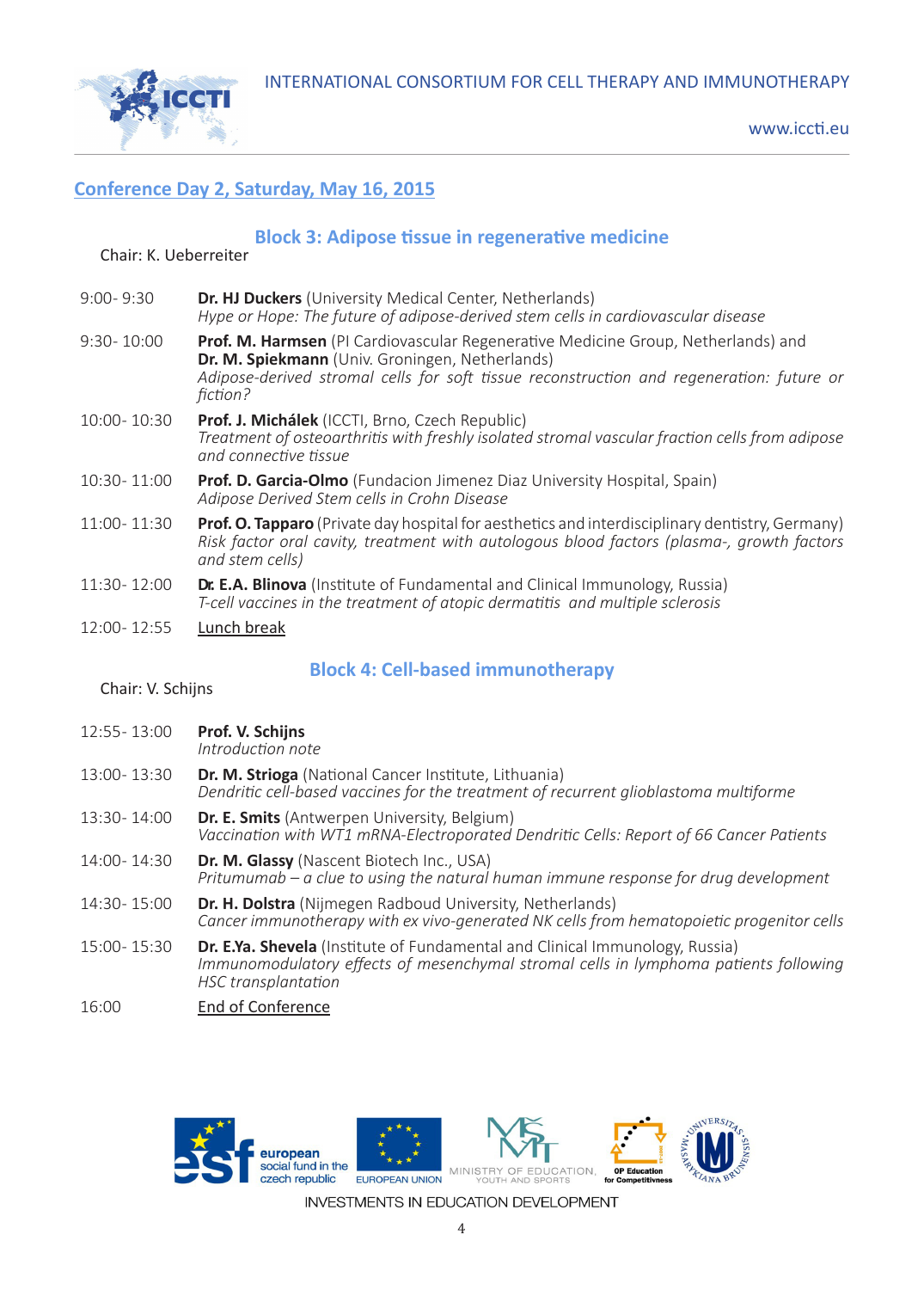

## **Stem cells in regenerative medicine**

#### *Dr. A. Darinskas*

#### *National Cancer Institute, Lithuania*

Stem cells has been known for a long time in the field of regenerative medicine, plenty of sources has been mentioned and described in literature worldwide. Starting from embryonic and ending with adult stem cells plenty of formulations and applications could be done. In the last few years our team worked on adipose tissue stromal vascular (SVF) cells and their practical applications to treat conditions where active regeneration is needed. After successful collaborative start (Cellthera) with orthopedic applications we managed to apply this technology in the field of angiosurgery. We have treated 15 patients with autologous SVF cell injections with critical limb conditions. 13 patients clinically improved and were stable for up to 12 months after procedure. Collateral neovascularization of the limbs was observed in all the cases. Only two patients didn't respond to the treatment and their limbs should have been amputated. Nevertheless, this technology seems to be promising tool to treat critical limb ischemia in different groups of ischemic patients.

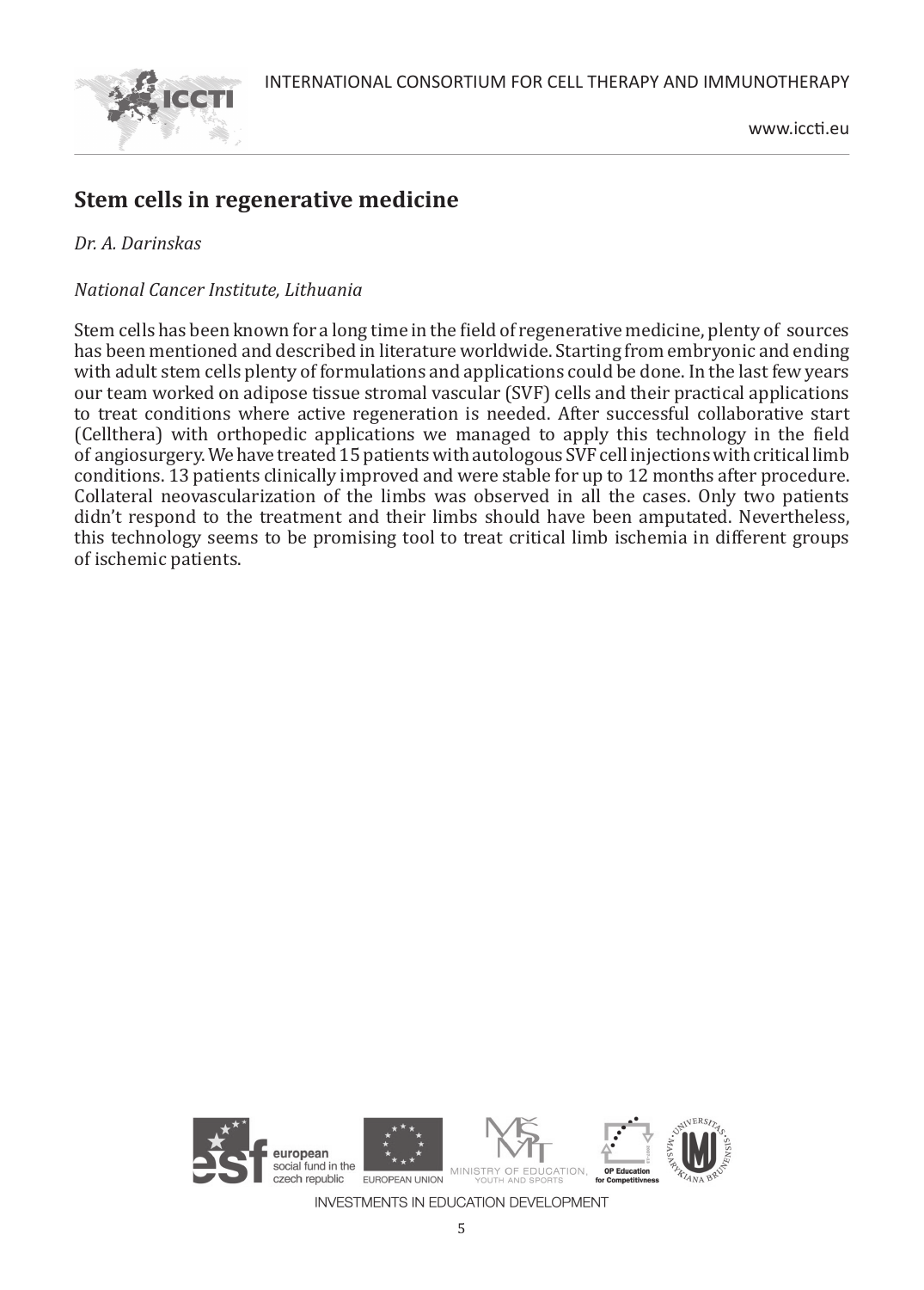

## **Understanding the role of Adipose Stem Cells in the spectrum of Degenerative Diseases**

*Dr. T.K. Malan* 

*Okyanos Heart Institute, USA*

Adipose derived mesenchymal stem cells (ASC's) or Stromal Vascular Fraction (SVF) has been shown to be a rich source of bone marrow derived mesenchymal stem cells (BMSC's) like CD34<sup>+</sup> stem cells. Autologous adipose tissue derived SVF is easily harvested from the patient utilizing minimally invasive techniques with the ability to achieve superior concentrations of mesenchymal stem cells (MSC's) and MSC like cells as compared to any other tissue source without the use of culture expansion. More importantly, adipose ASC's or SVF has demonstrated potential therapeutic benefits in a variety of pre-clinical and clinical models not previously demonstrated when utilizing expanded BMSC's or Peripheral Blood mesenchymal stem cells (PBMSC's). There is a plethora of anecdotal and more recently, evidence based information to suggest various source MSCs may have significant beneficial use for a large variety of tissue ischemia, autoimmune, inflammatory and degenerative conditions. In addition to simply replacing damaged tissue by direct differentiation, ASC's have demonstrated immunoprivilege as well as the ability to; both up and down regulate the immune response, enhance cell to cell communication via paracrine and microvesicle formation essential in blocking harmful inflammatory and apoptotic responses, as well as providing trophic factors known to regulate angiogenesis. I will discuss our experience at Okyanos in developing protocols for a variety of degenerative, ischemic, inflammatory, and autoimmune disease states based on an understanding of the cycle of disease and the ability of ASC's to interrupt that cycle. I will discuss our preferred methods for adipose cell harvesting and processing as well as the novel use of new non-enzymatic cell processing that excels at the treatment of soft tissue injuries.

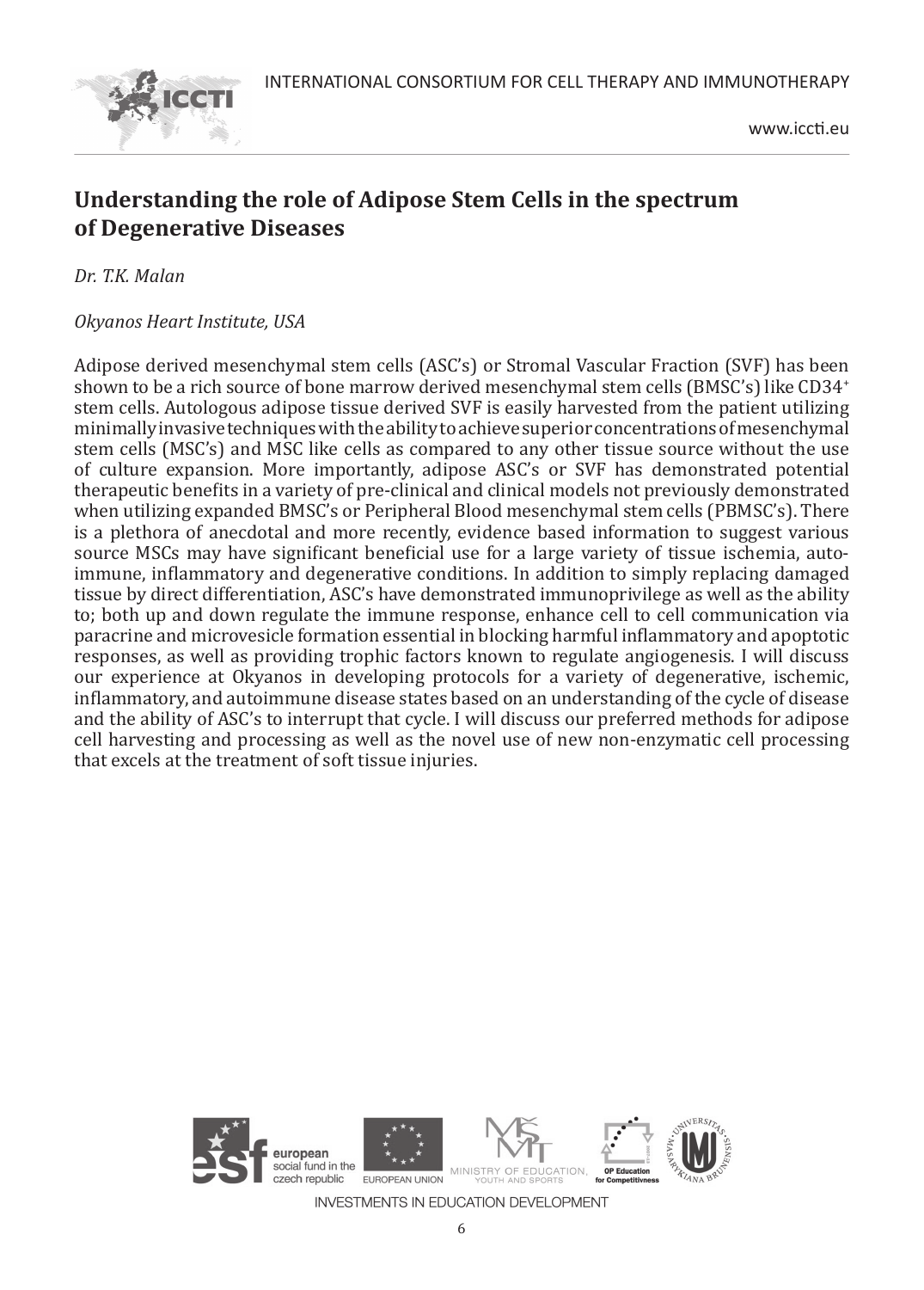



## **Engineering Adipose Mesenchymal Progenitors for Cancer Therapy**

*Giulia Grisendi, Carlotta Spano, Massimo Dominici*

#### *Laboratory of Cellular Therapy, Department of Medical and Surgical Sciences for Children & Adults, University Hospital of Modena and Reggio Emilia, Modena, Italy*

Despite significant advances in the field of cancer gene therapy, the lack of a specific tumor tropism of viral vectors and the possible stimulation of an immune cells limit the clinical potential of a direct delivery of genes into the cancer cells. The use of mesenchymal stromal/ stem cells (MSC), as cellular vehicles, represents an attractive option to overcome these barriers supporting a targeted delivery of the desired gene or therapeutic protein to the tumor site. Thanks to their biological and immunological features, including easy accessibility from different source, rapid proliferation in culture and poor immunogenicity, MSC represent a powerful weapon to develop novel strategy to fight cancer. In particular, the tropism displayed by MSC for tumor sites generating a growing interest among researchers. Several studies on solid tumor microenvironment have indicated that MSC take active part in the generation of a supportive stroma, becoming structural components of tumor architecture and releasing cytokines and chemokines at the tumor site.

Based on this knowledge, we conceived to use modified adipose MSC as "trojan horse" to deliver the anticancer molecule TNF-related apoptosis-inducing ligand (TRAIL) against different tumours. TRAIL is a potent cytotoxic molecule physiologically produced by immune cells and it plays a pivotal role in immunosurvelliance, inducing apoptosis in a wide variety of human cancers sparing normal tissues. As previously demonstrated, we gene modified adipose derived (AD) MSC generating a cellular reservoir for a lasting TRAIL production.

In this paper we are presenting data on how AD-MSC armed with TRAIL are able to induce apoptosis in a variety of tumor cell lines including cervical adenocarcinoma; pancreatic cancer and colon cancer. A specific attention is provided to different sarcoma histotypes, as still deathly tumor types. Moreover, data on antitumor effectiveness of AD-MSC TRAIL is showed on primary lung and Ewing's sarcoma tumor cells .

In vivo findings are then shared demonstrating that, when intravenously or sub-cutaneously injected into mice, AD-MSC TRAIL localized into tumor microenvironment counteracting cancer development both causing massive malignant cells apoptosis and exerting potent antiangiogenic functions. Collectively, these results suggest that MSC are valid cellular vehicles for TRAIL and could open novel therapeutic opportunities for tumours still characterized by poor prognosis.

This work has been possible thanks to AIRC and ASEOP contributions.

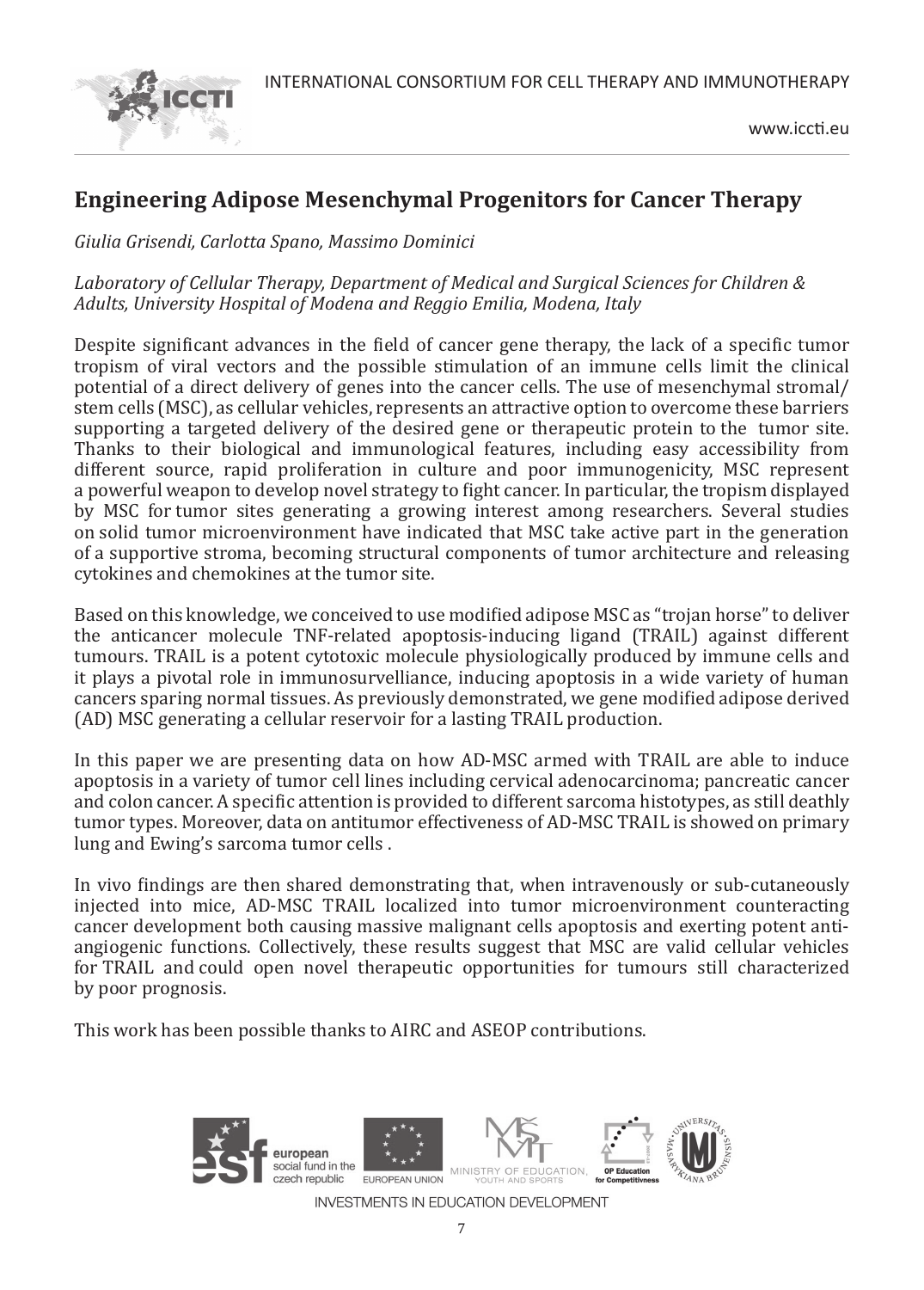

## **M2-macrophages as alternative to stem cell transplantation for stroke treatment**

*Chernykh E.R., Shevela E.Ya., Morozov S.A., Davydova M.N., Starostina N.M., Ostanin A.A.*

*Institute of Fundamental and Clinical Immunology, Novosibirsk, Russia*

**Introduction** To assess the safety and clinical efficacy of autologous M2 macrophages in nonacute stroke patients, a phase I/II non-randomized open-labeled clinical study has been conducted. We also evaluated whether intrathecal administration of macrophages influences the production of cytokines by blood cells and if the levels of cytokines correlate with stroke severity and responsiveness to cell-therapy.

**Materials and Methods** Sixteen patients diagnosed with ischemic (n=12) or hemorrhagic (n=4) stroke have been subjected to cell transplantation therapy (study group). On average 21.9 x 10° of autologous M2-like macrophages were injected via intrathecal introduction. Ten matched case-control stroke patients formed the control group. A primary outcome measure was safety. A secondary outcome measure was functional improvement in a 6-months followup. The levels of cytokines in blood cell cultures were evaluated in ten cell-treated patients using 26-Bioplex analysis.

**Results** Intrathecal administration of M2 macrophages was generally well tolerated. One patient in the study group and two patients in the control group died during the 6-mo followup period due to recurrent stroke. In a 6 mo follow-up the study group NIHSS score decreased from 11.5 to 6 (p < 0.01) Patients in the control group showed a less pronounced neurological improvement which manifested as a trend. The obvious positive response (improvement of NIHSS score  $\geq$  3) in the study group was observed in 73% versus 25% in the control group ( $p_{ET}$  = 0.039). Intrathecal introduction of M2 macrophages did not significantly affect the production of various cytokines. Nevertheless, pretreated levels of IL-8, IL-10 and IL-4 correlated with stroke severity. Moreover, responder patients were differed from non-responders by lower spontaneous production of IL-10, FGF-β, PDGF, VEGF and higher stimulation indexes of IL-1β, TNF- $\alpha$ , IFN- $\gamma$  and IL-6.

**Conclusions** Intrathecal delivery of M2-macrophages in non-acute stroke patients is safe, and is accompanied by more pronounced neurological improvement as compared with the control group. Pretreatment levels of cytokines correlate with stroke severity and responsiveness to cell therapy.

**Keywords** Macrophages, cell therapy, stroke

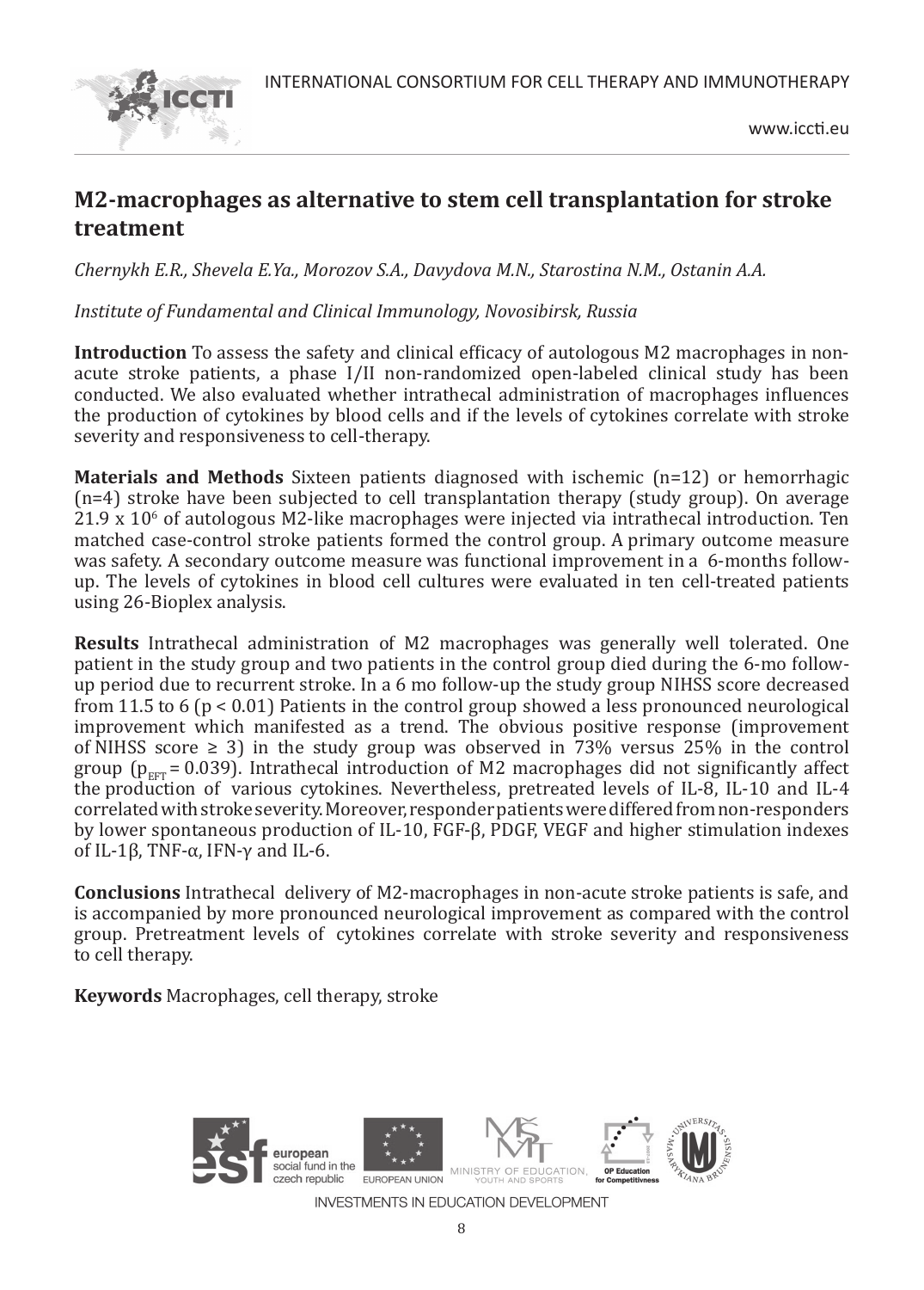

## **Corneal Regeneration – From the Lab to the Clinic and Back**

*Prof. Dr. Nadia Zakaria*

*Center for Cell Therapy and Regenerative Medicine, University of Antwerp, Belgium*

**Purpose:** To describe the results of a phase I/II clinical trial for standardized, non-xenogenic, cultivation and "no touch" surgical transplantation of limbal stem cell grafts.

**Methods:** 18 eyes of 18 patients were transplanted with either autologous (n=15) or allogenic (n=3) limbo-amnion composite grafts that were generated using a standardized culture protocol free of xenogenic culture products and transplanted using a standardized "no touch" surgical technique. In vitro cellular outgrowth and phenotype of the limbo-amnion composite graft was assessed prior to transplantation. The clinical outcome measures investigated were: corneal neovascularization, central corneal opacity, pain, photophobia and visual acuity pre and post transplantation.

**Results:** Limbal epithelial cells showed an average outgrowth of 14.2mm ±3.7mm by day 14. The majority of the cells displayed a progenitor phenotype: p63 bright, CK14, desmoglein, ABCG2 bright and CK3/12 dim protein expression. The transplant recipients were followed up for a mean of 22 months (range 4-43 months). 12 out of the 18 transplant recipients were graded successful (12 had anatomical success and 7 also attained some degree of functional success), giving an overall success rate of 67%. We did not see a significant reduction in pain, photophobia or central corneal opacity for the patient group post transplant. However, the ocular surface photographs for pre- and post stem cell transplantation, showed a significant (p=0.007) reduction in the percentage area of corneal neovascularization.

**Conclusions:** We have been able to show that our standardized, xenogenic free culture system and "no touch" surgical technique has outcome measures comparable to other clinical studies. This technique has the added advantage of being free from animal contaminants such as mouse feeder layers and foetal bovine serum. Improved functional success is attained once penetrating keratoplasty is performed following successful stem cell grafting.

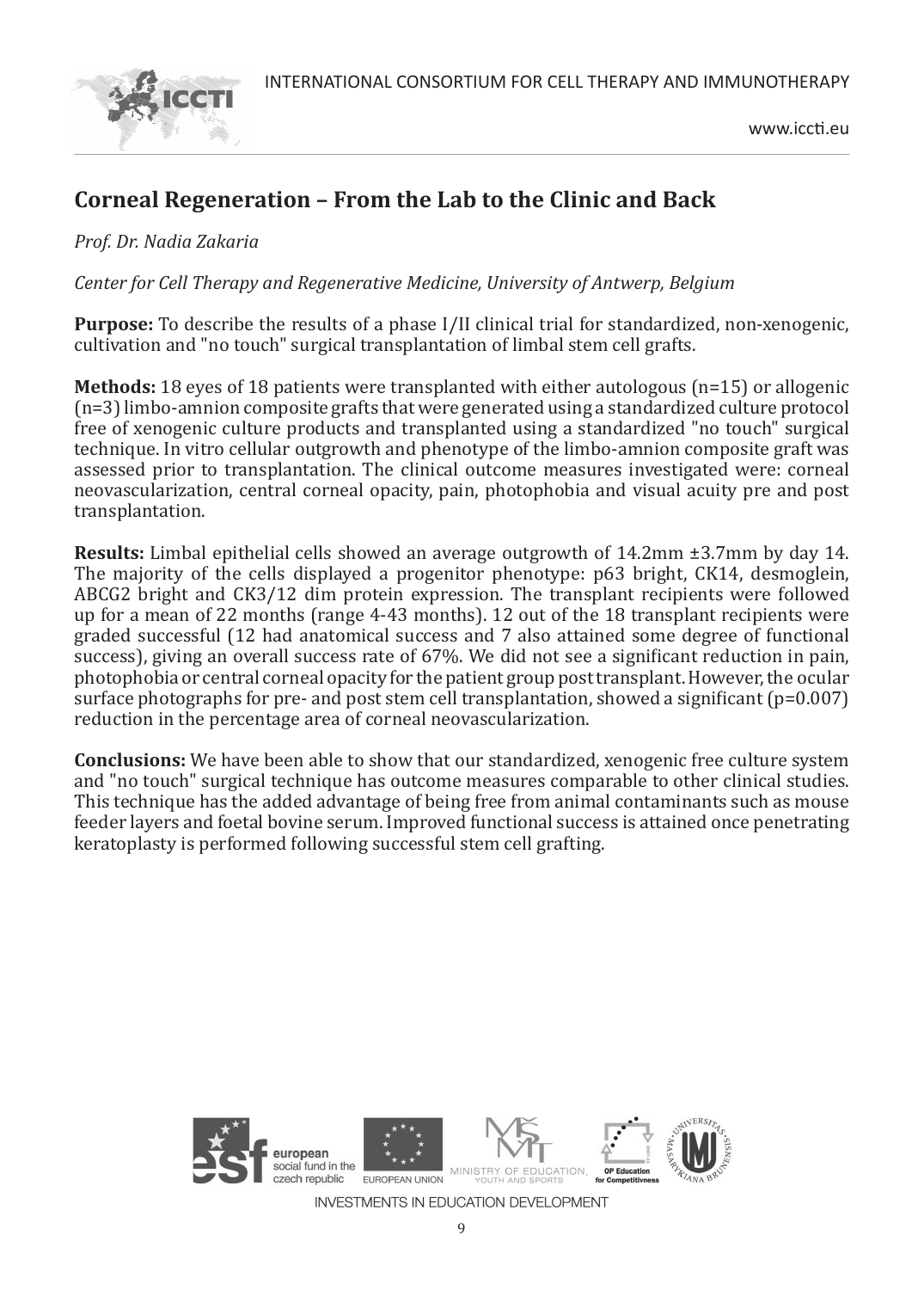

## **Legal issues in cell therapies and EU Regulations + ICCTI Letter to EMA**

#### *M. Vasicek, Prof. J. Michalek*

#### *International Consortium for Cell Therapy and Immunotherapy (ICCTI), Brno, Czech Republic*

Recently, cell therapies are discussed across EU and abroad. European Medicinal Agency (EMA) regulates this growing field by EU Directives 2001/83/ES and 1394/2007 dealing with advanced therapy medicinal products (ATMPs). Despite the fact that both Directives regulate only industrial and mass production of ATMPs, both national and central EU responsible authorities and regulators try to regulate even cell products that are not ATMPs (minimally manipulated cells used in homologous setting) or are based on non-industrial production of ATMPs. This approach can be abused by bureaucratic machineries in EU member states leading to slow-down of progress in clinical research and clinical application of cell therapies in EU, thus supporting medical tourism to third countries where less regulation is applied. Furthermore, expensive randomized, double-blinded phase III clinical trials may be unethical when autologous tissue or cells are taken from patients where significant amount of patients receives only placebo instead of autologous cell therapy. Such phase III studies rarely leads to EMA registration due to difficulties in financing. If finally registered, their introduction into the clinical practice in EU member states is complicated by extremely high costs for healthcare system in comparison to alternative treatments. If such approach is further supported as the only Evidence-Based Medicine alternative, it may soon lead to a collapse of health care systems in EU member states. At ICCTI Consortium we believe, the hospital exemption rule in case of ATMPs or homologous use of autologous cells can serve as an excellent examples of safe, clinically effective and economic alternative to highly expensive model of phase III randomized, double-blind studies in this growing field of medicine.

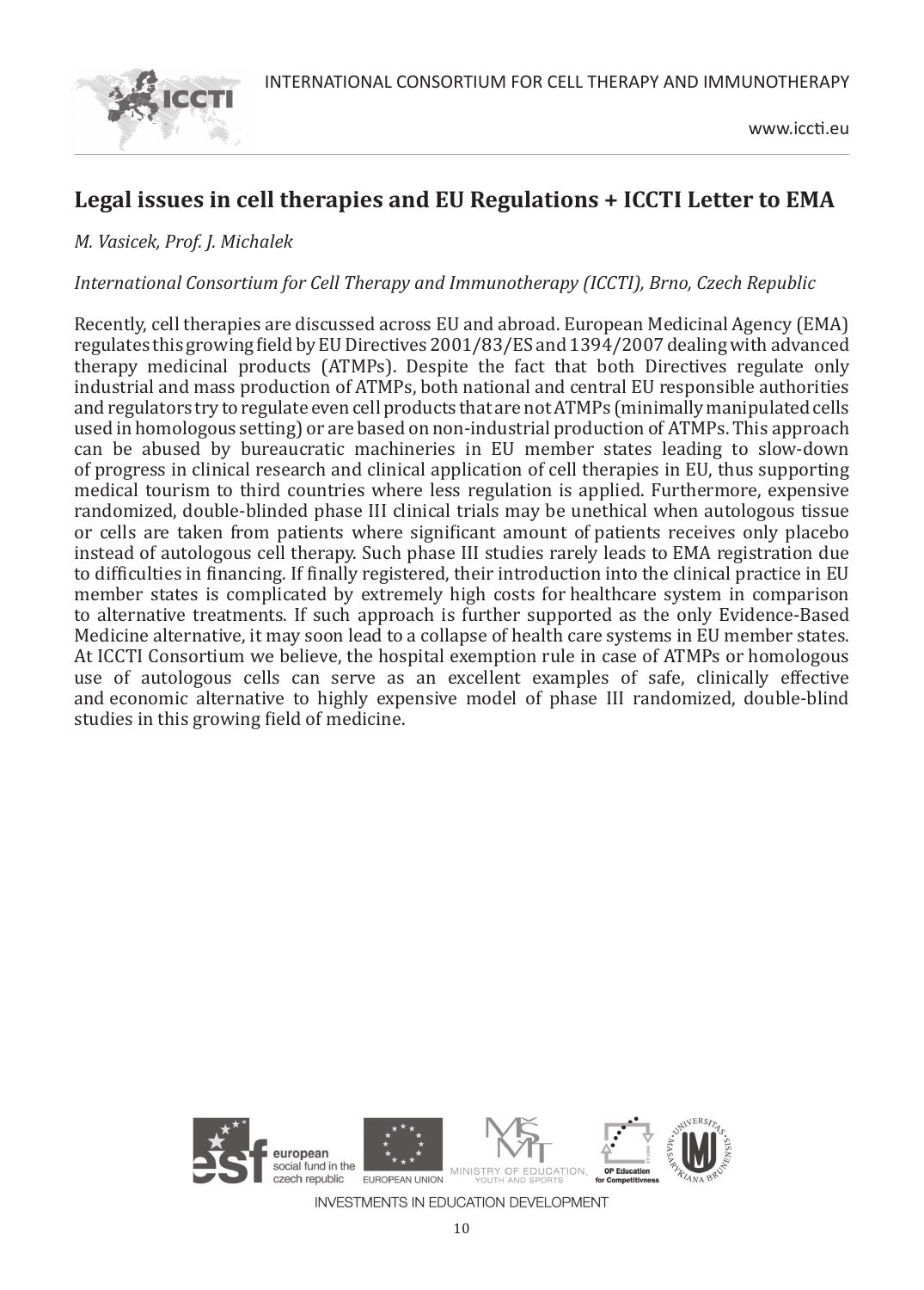

## **The DEALTH Method - How we can improve Wound Healing of Chronic Ulcers of the Lower Limb and Diabetic Feet using Autologous Lipotransfer**

*Tilman Stasch, MRCS (Ed.), F EBOPRAS, MD* 

*Valentis Beauty, Clinic for Plastic Surgery and Lifestyle Medicine, Cologne, Germany* 

**Introduction and Objectives:** Aim of this prospective cohort study was to assess the healing progress of chronic, non-healing lower-limb wounds and diabetic ulcers in patients following peri-lesional autologous fat grafting.

**Materials and Methods:** 26 patients with non-healing wounds were treated with surgical debridement and autologous lipotransfer (using the DEALT Method). The mean age of the wounds before intervention was 16.7 months. Wound size after debridement averaged 5.1 +/- 2.6 cm2. On average,  $7.1 + (-3.3 \text{ cc of lipo}$  as intermediate was transferred into the wound area.

**Results:** 22 / 25 wounds (88 percent) of wounds healed completely within a mean of 68.0 +/- 33.0 days. A reduction of wound size by 50 percent was achieved after an average of 4 weeks. In one patient with an ulcer within particularly scarred tissues on the lower limb, a repeat session of lipotransfer lead to complete wound healing after another 4 weeks.

**Conclusions:** The authors describe a simple and useful technique to improve wound healing in diabetic feet and chronic lower limb ulcers with a background of peripheral vascular disease, where other interventional options to achieve wound healing have failed.

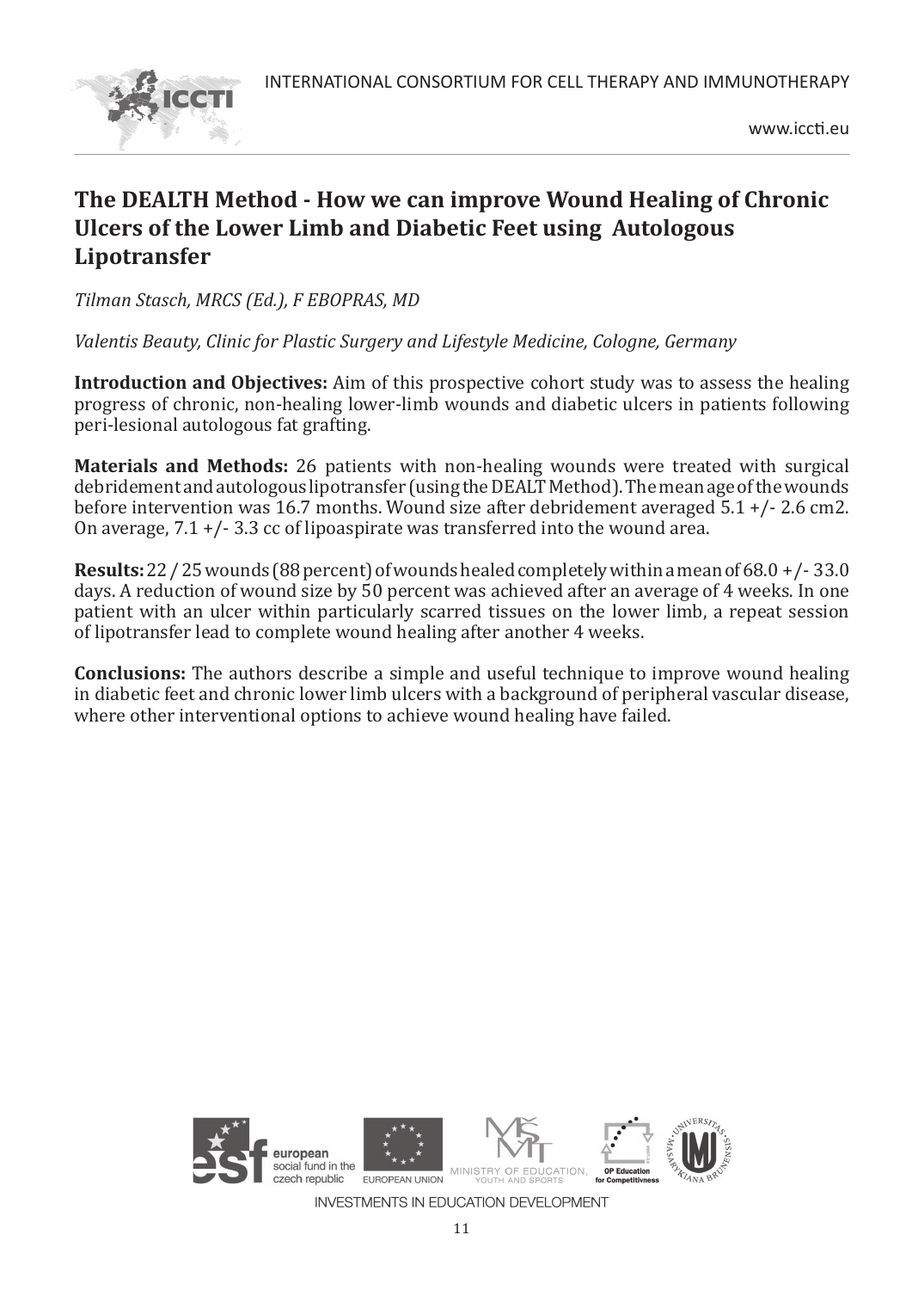



## **Biological effects of Shockwavetherapy**

*Dra. Karin Freitag*

*President of the Spanish society for schockwave SETOC, Spain*

The new concept of "mecanotransduction" is based on intranuclear changes with neoangiogenesis through the liberation of vegf in tendinopathies. The shockwavetherapy induces the synthesis of colagen typ2 and the activation of tenocites.

In bone pathology the studies confirm activation of osteoblasts and a notilcabe elevation of bmp2. In skin lesions like ulcers and burns the significant elevation of fibroblasts helps healing. The new studies involved reclutation of stem cells in the treatment focus.

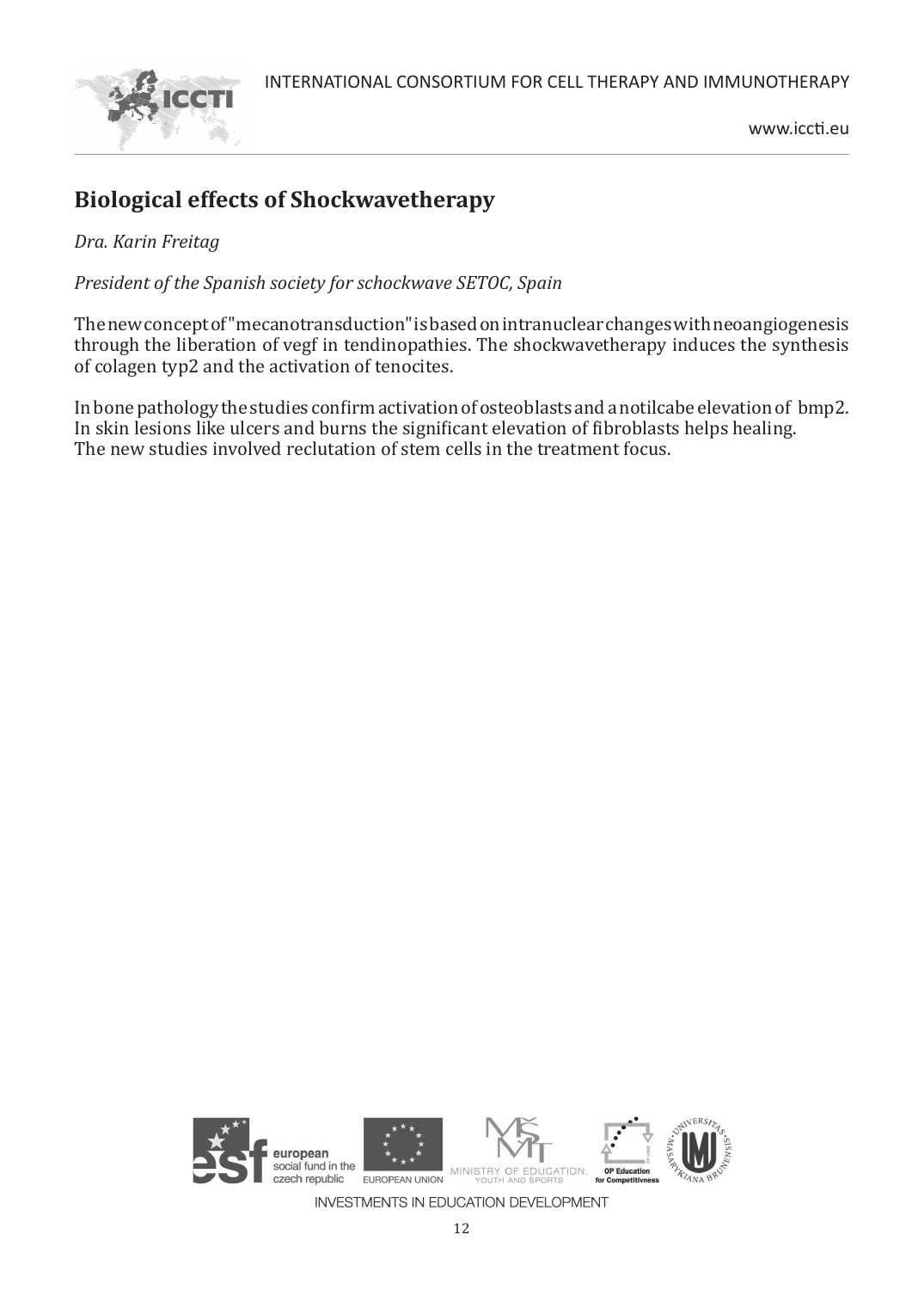

## **The pursuit of tolerance: Immunomodulation of dendritic cells for therapeutic intervention in multiple sclerosis**

 *Dr. N. Cools* 

*N. Cools<sup>1</sup>, A.H. Nuyts<sup>1</sup>, K. Thewissen<sup>2</sup>, W.P. Lee<sup>1</sup>, M. De Laere<sup>1</sup>, N. Deckx<sup>1</sup>, P. Cras<sup>3</sup>, B. Willekens<sup>3</sup>, G. Nagels4 , M.B. D'hooghe4 , N. Hellings2 , Z.N. Berneman1*

 *Antwerp University, Lab of Experimental Hematology, Antwerp, Belgium Hasselt University, Biomedical Research Institute and Transnationale Universiteit Limburg, School of Life Sciences, Agoralaan, Building C, 3590 Diepenbeek, Belgium Antwerp University Hospital, Division of Neurology, Antwerp, Belgium National Center for Multiple Sclerosis, Division of Neurology, Antwerp, Belgium*

Many studies have demonstrated the role of the adaptive immune system in general and T cells in particular in the pathogenesis of multiple sclerosis (MS). Recent data suggest that dendritic cells (DC), which are innate immune cells, also contribute to the pathogenesis of MS. Due to their specialized antigen-presenting capacity, DC play an important role in polarizing and controlling the T cell response, regulating the balance between immunity and tolerance. Our recent observations indicate that both circulating as well as in vitro generated DC of MS patients display an altered phenotype and function as compared to those of healthy controls and that they have a pro-inflammatory influence on T cells. Of interest, we also observed that migratory patterns of DC in MS are altered, as evidenced by aberrant expression of the migration-associated molecules CD62L, CCR5 and CCR7 by DC of MS patients as compared to healthy controls. This could account for the accumulation of DC observed in MS brain lesions and cerebrospinal fluid. Literature data indicate that current immune-modulating therapies of MS (eg. interferon beta, glatiramer acetate) decrease the pro-inflammatory DC features of MS patients, further underscoring the potentially pivotal role of DC in MS pathogenesis and therapy. In light of these observations, we also examined whether it is possible to modulate DC function in order to restore the immunological imbalance in MS. We demonstrated that in vitro treatment of DC from MS patients with immunomodulatory cytokines (such as vitamin D3) results in a more stable tolerogenic DC phenotype. Indeed, modulation of DC by vitamin D3 treatment arrests DC in a semi-mature state and prevents the up-regulation of costimulatory molecules as well as the secretion of pro-inflammatory cytokines. Moreover, tolerogenic DC generated from MS patients are capable of suppressing myelin-specific T cell responses. These data suggest that DC play an important role in MS and that it can be envisaged to develop a new form of immunotherapy for this disease, using tolerogenic DC.

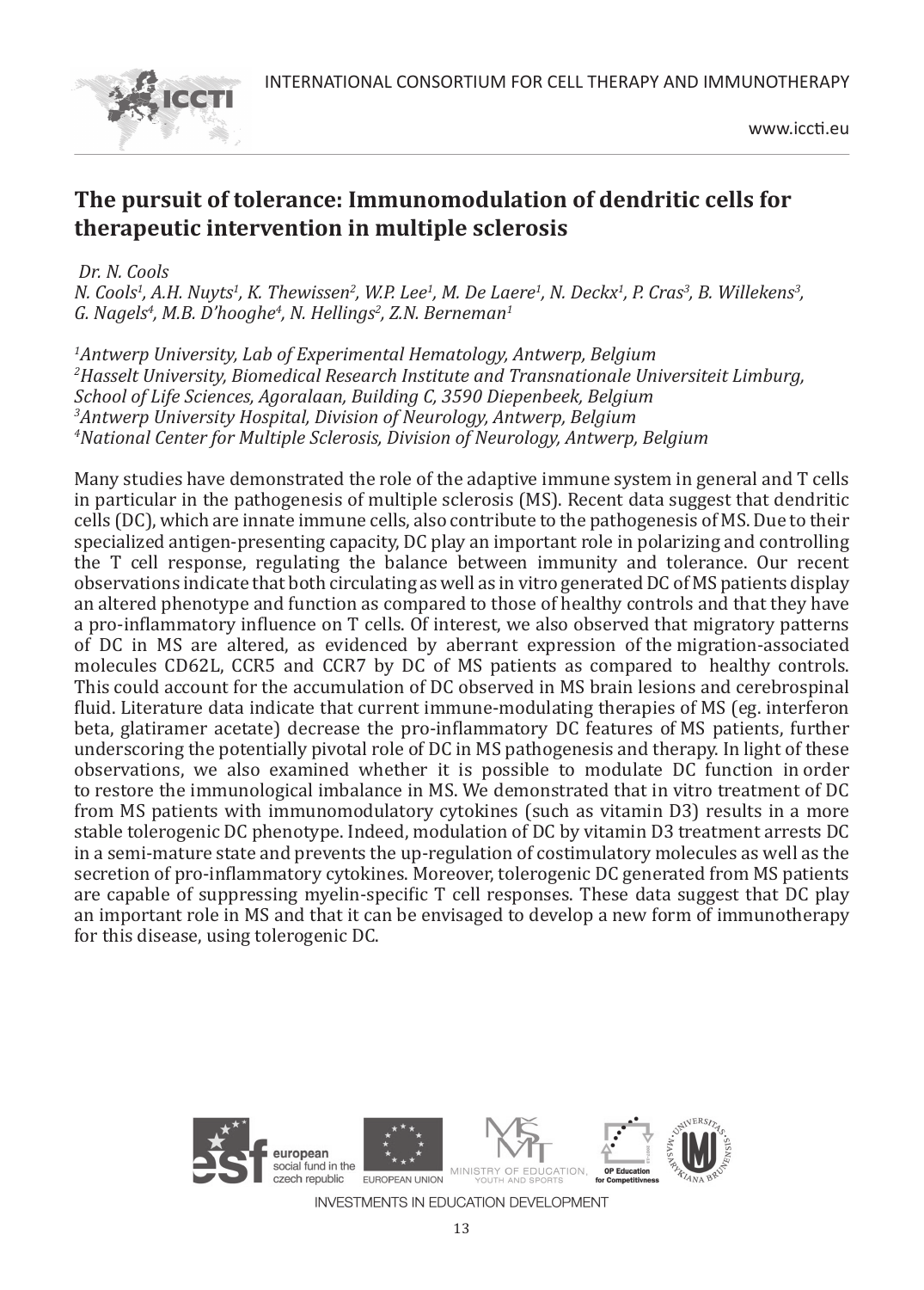

## **Hype or Hope: The future of adipose-derived stem cells in cardiovascular disease**

*Dr. HJ Duckers* 

*University Medical Center, Netherlands*

Adipose derived stem cells can be easily extracted from lipoaspirate in therapeutically amounts within 1,5 hrs. These adipose derived stem cells (ASC) consist of mesenchyme-like stem cells, as well as endothelial progenitor cells and immune-competent cells. These adipose-derived mesenchymal-like stem cells have assessed in various small and large animal models of acute myocardial infarction and (ischemic) congestive heart failure. In these models, ASC resulted in improved myocardial perfusion with increased capillary density, resulting in improved or preserved cardiac contractility. These beneficial effects prompted the first cardiovascular clinical trials to assess the safety, feasibility and efficacy of autologous ASCs in the treatment of acute myocardial infarction and congestive heart failure.

The APOLLO was the first-in-men multi center, randomized placebo-controlled clinical study of ASC in the treatment of patients with a ST-elevation myocardial infarction (STEMI). STEMI patients treated with ASC, showed a significant reduction of infarct size (-51,3%) with improved myocardial perfusion, resulting in a improved cardiac contractility (+5.7% LVEF) and reduced adverse cardiac remodeling on long term follow-up. The ADVANCE was a phase IIb, multi center placebo-controlled trial in 275 STEMI patients. In the first STEMI patients, ASC therapy showed a significant reduction in infarct size.

The PRECISE study sought to define the safety and therapeutic effect of intramyocardial injection of ASCs in patients with NYHA class II-III ischemic congestive heart failure. ASC therapy resulted in a significant improvement of VO $_2^{\,}$  max in these heart failure patients.

The ATHENA I and II have recently been initiated as phase IIB randomized placebo-controlled trials to assess the effect of im ASC therapy in patients with advanced congestive heart failure using two doses of aSCs (0.4 and  $0.8 \times 10^6$  cells/kg body weight).

Thus far, therapy with adipose-derived stem cells resulted in consist improvement of cardiac function and myocardial perfusion in animals models of cardiac ischemia, as well as in patients with acute ST elevation myocardial infarction and ischemic heart failure.

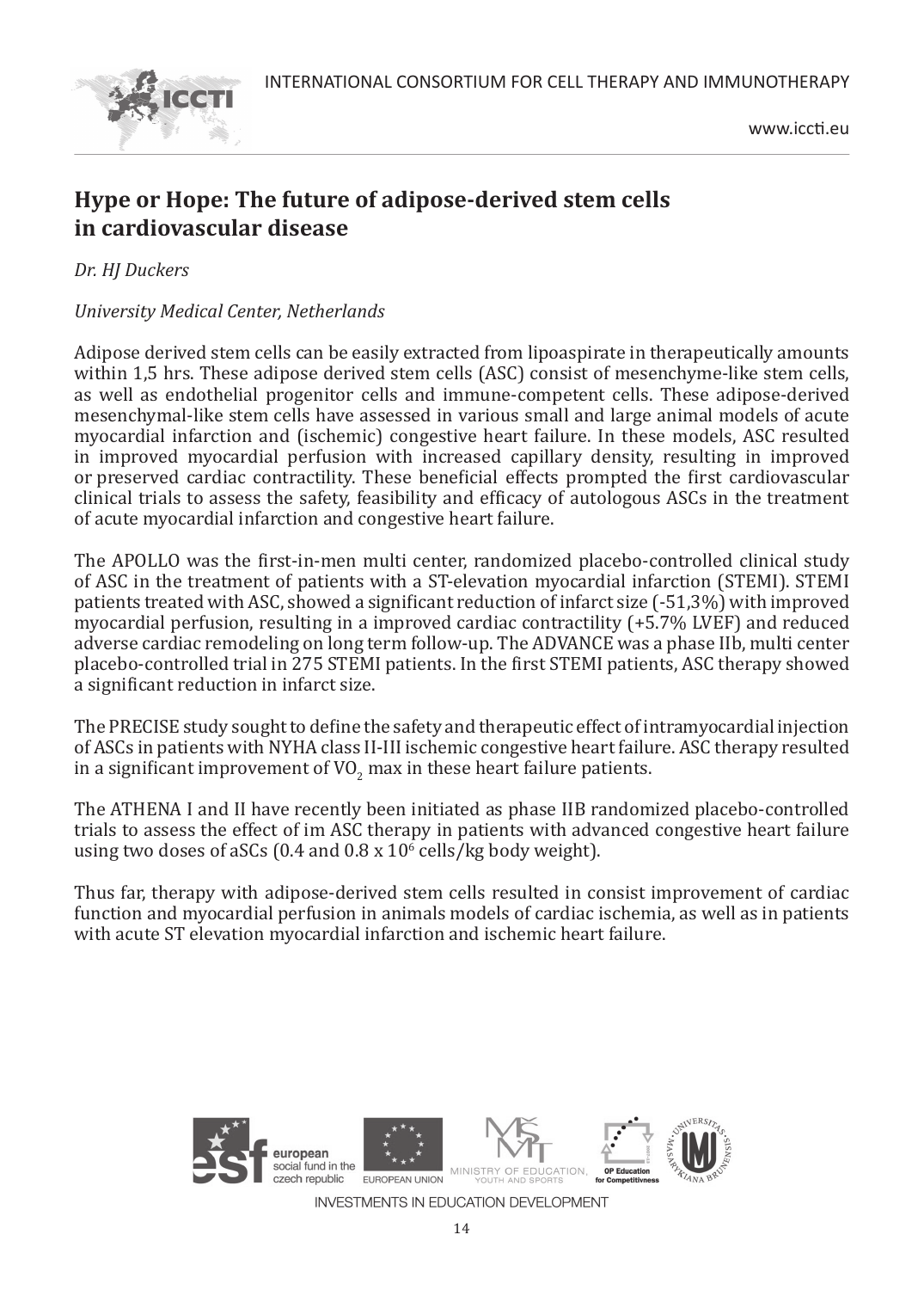

## **Adipose-derived stromal cells for soft tissue reconstruction and regeneration: future or fiction?**

*Maroesjka Spiekman (BSc); Martin C. Harmsen (PhD)*

*Cardiovascular Regenerative Medicine Group, Dept. of Pathology and Medical Biology, University of Groningen, University Medical Centre Groningen, Groningen, The Netherlands*

Lipografting or lipofilling comprises the use of autologous adipose tissue as a natural filler of soft tissue defects. This technique of autologous tissue transfer has been used as a treatment modality in plastic and reconstructive surgery since the early 1900's. Interestingly, lipografting causes reduction of pre-existing scars, while it also improves wound healing. It is still unknown, which molecular or cellular component(s) of adipose tissue are responsible for these remarkable effects, yet attention is focused on the mesenchymal stromal/stem cells – also known as ADSC (Adipose-Derived Stromal/Stem Cells).

ADSC are highly proliferative and harbour a typical trilineage differentiation potential (fat, bone, cartilage), while these also easily differentiate in vascular and connective tissue cell types such as (myo)fibroblasts, pericytes and smooth muscle cells.

 Our previous work showed that ADSC harbour a potent capacity to influence their local microenvironment through paracrine secretion of signalling factors such as growth factors, cyto/ chemokines and non-proteinaceous factors such as prostaglandins. Together, these stimulate vascularization and proliferation of tissue parenchyme, while reducing apoptosis and excessive inflammation. In other words: ADSC contribute to regeneration of damaged tissue in multiple ways.

We set out to test the hypothesis that ADSC suppress fibrosis. In our in vitro approach we showed that spent culture medium of ADSC (conditioned medium, cmADSC) suppressed the TGFbetastimulated proliferation and differentiation of human dermal fibroblasts from healthy donors as well as from keloid scars. Furthermore, cmADSC strongly reduced the secretion of fibrosisassociated extracellular matrix molecules such as collagens type I and III. Finally, cmADSC also suppressed the contraction of myofibroblasts. Taken together we provided evidence that the function and differentiation of the culprit cell in fibrosis, i.e. the fibroblast, can be modulated by factors secrete by ADSC.

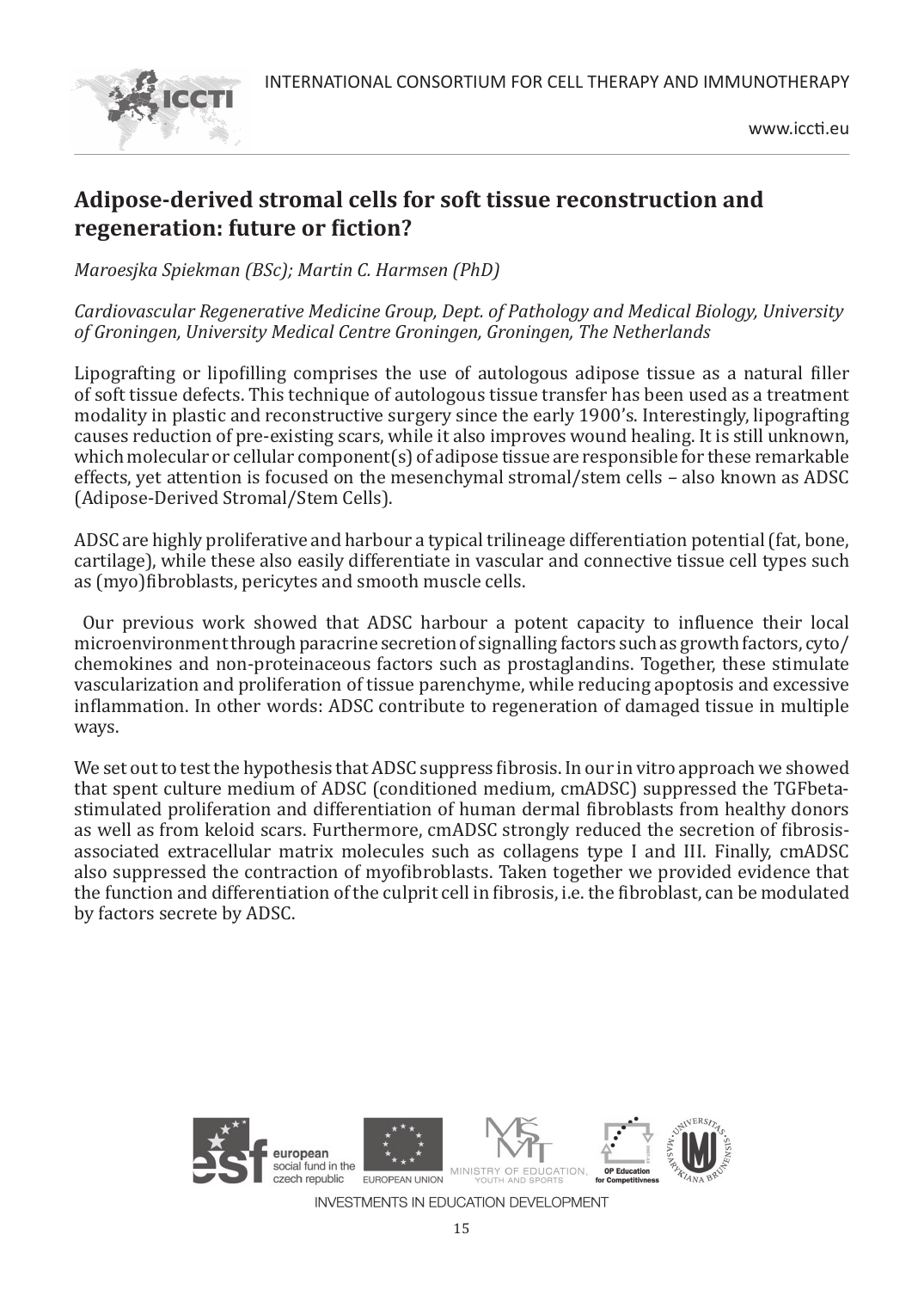

## **Treatment of osteoarthritis with freshly isolated stromal vascular fraction cells from adipose and connective tissue**

*Prof. J. Michalek* 

#### *International Consortium for Cell Therapy and Immunotherapy and Cellthera Ltd., Brno, Czech Republic*

Therapy of osteoarthritis relies on non-steroid analgesics, chondroprotectives and in late stages total joint replacement is considered a standard of care. We performed a pilot study using novel stem cell therapy approach that was performed during one surgical procedure. It relies on abdominal lipoaspiration and processing of connective tissue to stromal vascular fraction (SVF) cells that typically contain relatively large amounts of mesenchymal stromal and stem cells. SVF cells are injected immediately to the target joint or to the connective tissue of the target joint. Since 2011, total of 1128 patients have been recruited and followed for up to 42 months to demonstrate the therapeutical potential of freshly isolated SVF cells. At the same time, one to four joints (knees and hips) were injected with SVF cells per patient. A total number of 1856 joints were treated. Clinical scale evaluation including pain, non-steroid analgesic usage, limping, extent of joint movement and stiffness was used as measurement of the clinical effect. All patients were diagnosed with stage II-IV osteoarthritis using clinical examination and X-ray, in some cases MRI was also performed to monitor the changes before and after stem cell therapy. After 12 months from SVF therapy, at least 50% clinical improvement was recognized in 91%, and at least 75% clinical improvement in 63% of patients, respectively. Within 1-2 weeks from SVF therapy 72% of patients were off the non-steroid analgesics and most of them remain such for at least 12 months. No serious side effects, infection or cancer was associated with SVF cell therapy. In conclusion, here we report a novel and promising therapeutical approach that is safe, cost effective, and relying only on autologous cells.

This work was supported in part by the International Consortium for Cell Therapy<br>and Immunotherapy (www.iccti.eu) and Czech Ministry of Education Grant and Immunotherapy No. CZ.1.07/2.3.00/20.0012.

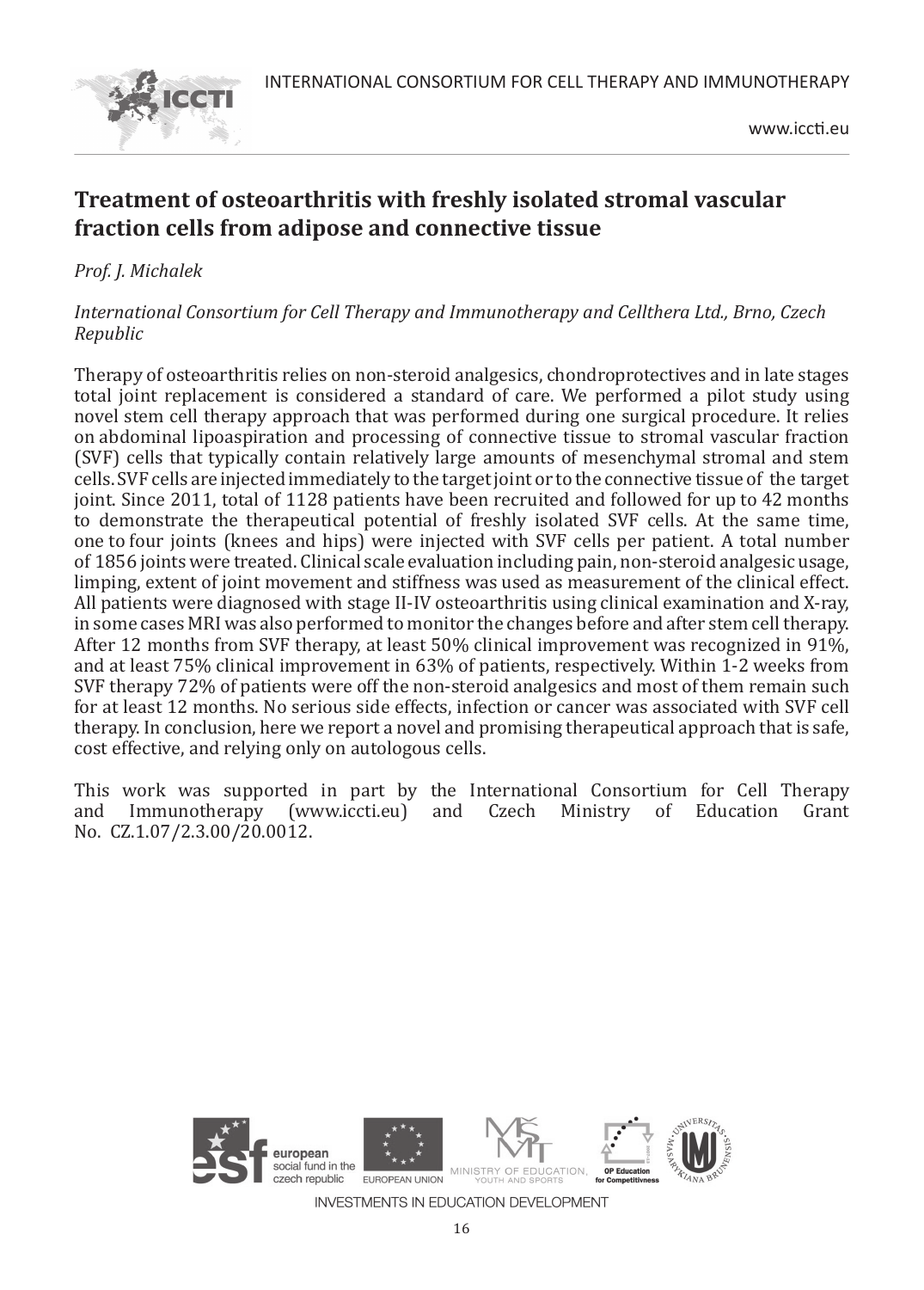

## **Adipose Derived Stem cells in Crohn Disease**

#### *Prof. D. Garcia-Olmo*

*Fundacion Jimenez Diaz University Hospital, Madrid, Spain.* 

Crohn's related fistula still remains to be a real challenge. Many different therapeutic approaches have been described, both clinical and surgical, with variable success rates. Limited surgery may result in recurrence while aggressive surgery is associated with faecal incontinence. Application of adipose-derived stem cells (ASCs) represents a novel approach for enhancing regeneration and/or repair of damaged tissues in an environment particularly unfavorable for wound healing. It has been hypothesized that the immunoregulatory and anti-inflammatory properties of ASCs may work together to accelerate healing. ASCs are purified from subcutaneous fat, which can readily and safely be obtained by liposuction.

A proof-of-concept phase I clinical trial in fistulizing Crohn's disease, a phase II clinical trial in fistulas of cryptoglandular origin and associated with Crohn´s disease, and a multicenter phase III trial in cryptoglandular complex fistula-in-ano found ASCs to be safe and effective. A healing rate of 71% in the phase II and up to 83.33% in the phase III (when the therapy was applied by selected medical teams) with almost no risk of incontinence and a low recurrence rate was achieved. We found that adverse events were absent and consequently, as other authors published before, a stem cells (e-ASC) were considered to be safe and also feasible. Based on these data we will try to develop the most appropriate pattern to apply the stem cell therapy. In this way is important to point out that a Phase III Clinical Trial to assess efficacy and safety of expanded allogenic adipose-derived stem cells (eAscs) for the treatment of perianal fistulising Crohn's disease (ADMIRE Study) is now ongoing.

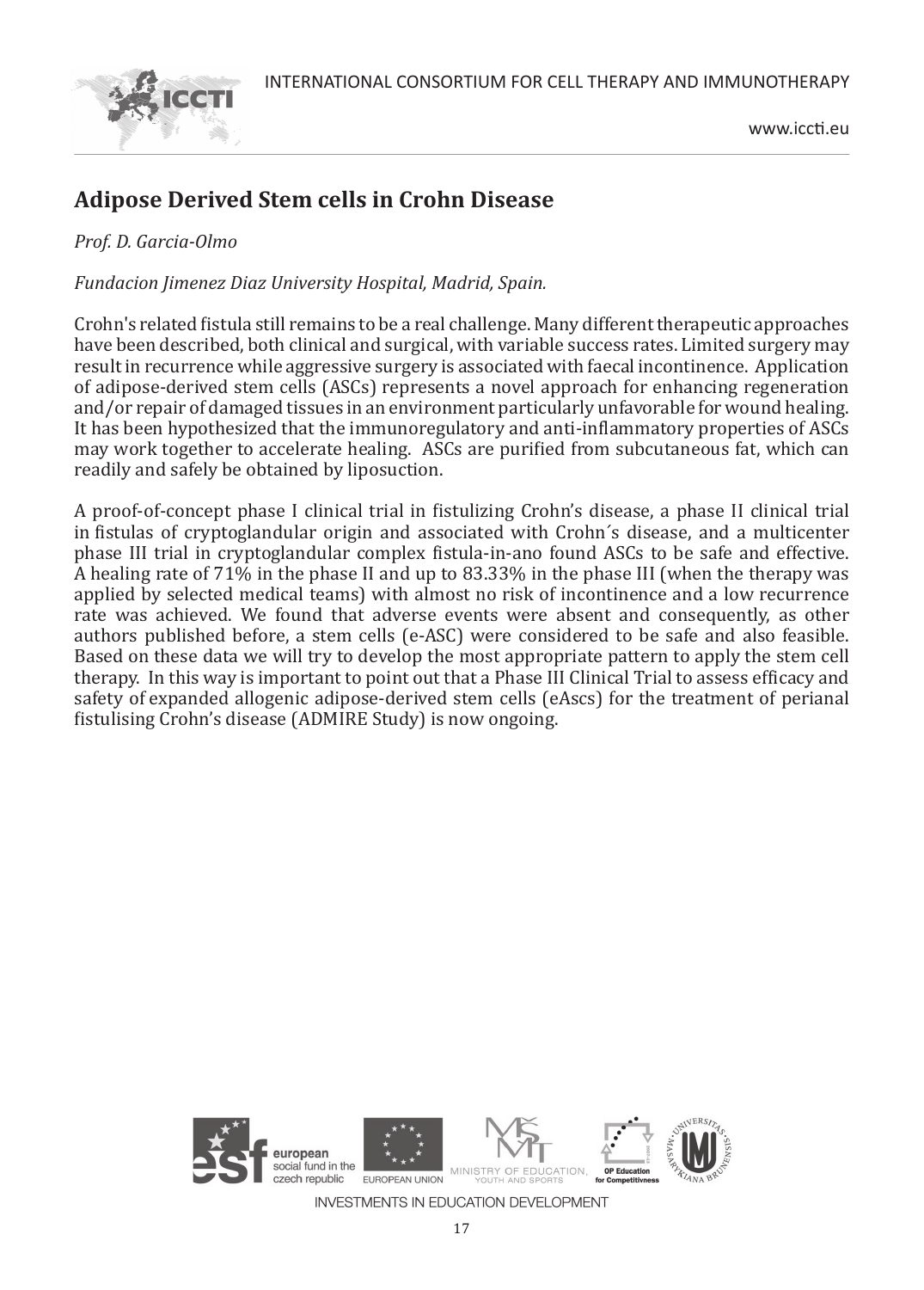

## **Risk factor oral cavity, treatment with autologous blood factors (plasma-, growth factors and stem cells)**

*Prof. Ottaviano Tapparo*

*Private day hospital for aesthetics and interdisciplinary dentistry, Germany*

Oral risk factors are bacterias (caries-, periodontal bacteria) and funghi (candida) in an variable ph at different temperatures. Heavy metals, ceramics, resins and their corrosion products from dental restoration or implants are in direct contact 24 hours a day to jaw bone and intestinal system. Furthermore mercury vapour from Amalgam fillings after chewing is produced and inhaled in the lung or nose. Gut bacteria can transform it into methylmercury the more toxic organic form. Secondary amines and cancerogenic products are found or produced in the periodontium and in the root of the tooth. Oral foci or teeth can influence organs and vice versa. Treatment with autologous blood factors in a bedside procedure without interfering or stopping the therapy of the patient. After drawing 20-80 ml of venous blood and centrifugating it at different speeds and times we get in 13 minutes from the patient own blood plasma factors, platelet concentrate and CD 34<sup>+</sup> stem cells in different forms i.e liquid gel or as a clot to form a membrane to cover wounds.

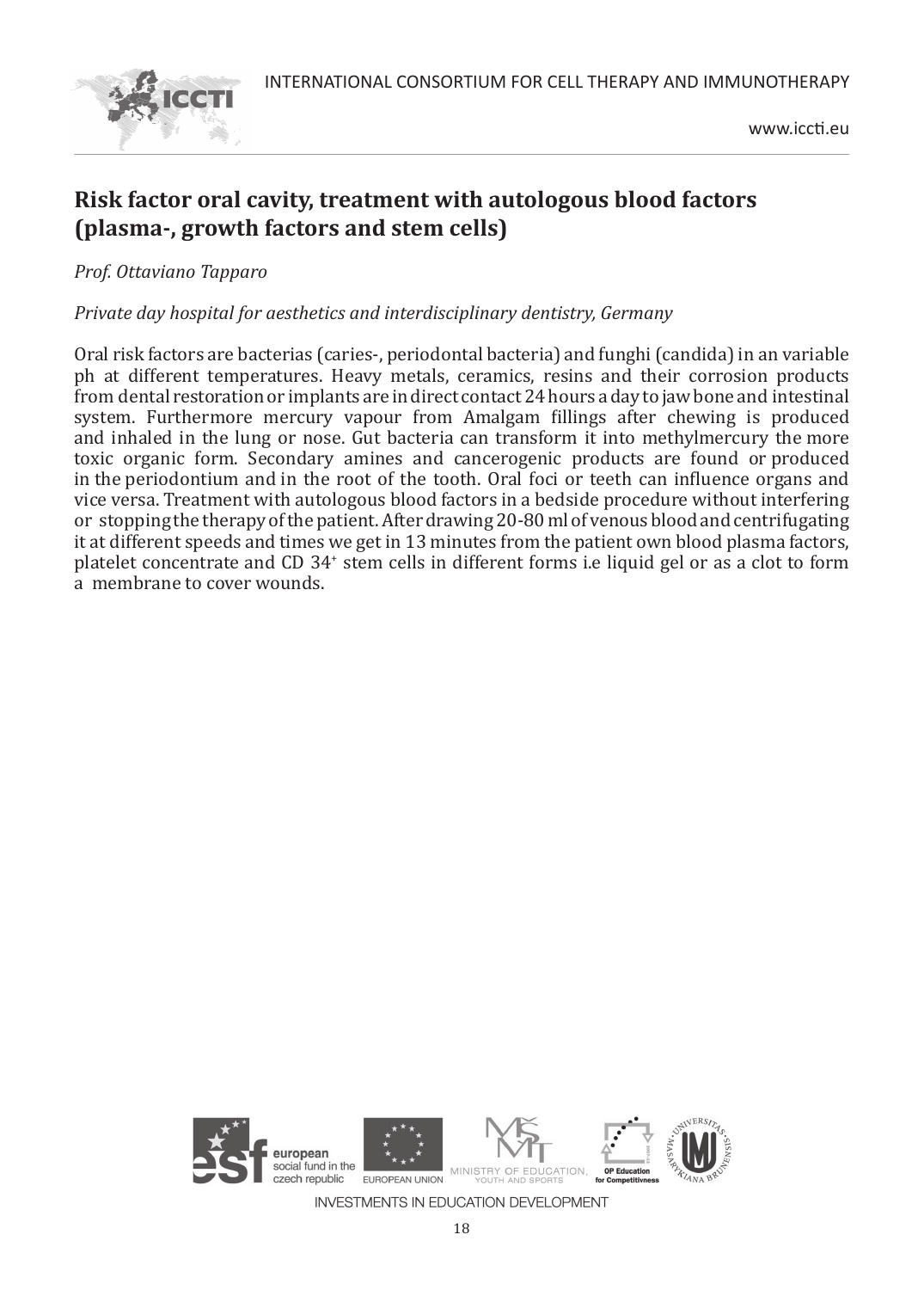

## **T-cell vaccines for the treatment of atopic dermatitis and multiple sclerosis**

*Blinova E.A.*

#### *RIFCI, Novosibirsk, Russian Federation*

It is believed that autoimmune Th1 cells specific for encephalitogenic myelin antigens play a major role in the pathogenesis of multiple sclerosis (MS). These findings provide the rationale for using T-cell vaccination (TCV) to induce anti-idiotype immune response that are capable inactivate idiotype self-reactive lymphocytes in MS. Patients received attenuated by irradiation myelin-specific T-cells. During 24 month TCV number of exacerbation per year decreased from 1,7 to 0,2 in patients with remittent course of MS. 54% patients with progressive course of MS demonstrated a stable state: EDSS index don't increase, whereas 27% patients in group without TCV achieved stability.

Atopic dermatitis (AD) as other allergic diseases characterized deficiency of T-regulatory cells and huge number of activated lymphocytes. Induction of anti-ergotopic response was occurred during TCV and enlarged T-cells specific against activation markers. It was suggest that TCV leads to changing the functional activity of Tregs and correct the clinical manifestations of AD. For treatment we used autologous polyclonal anti-CD3 activated T-lymphocytes, because the allergen is quite difficult to identify in AD. High clinical efficacy and safety of this immunotherapy has been shown for patients with allergic and nonallergic form of the disease. It was observed more rapid positive changes (SCORAD, DLQI) in the allergic form: one month after beginning TCV versus 6 months in opposite group. In patients with allergic form of AD CD8+ cells increased and IgE level declined during TCV, whereas in patients with nonallergic form the number of CD8+25+ cells and the activity of delayed-type hypersensitivity effectors enlarged.

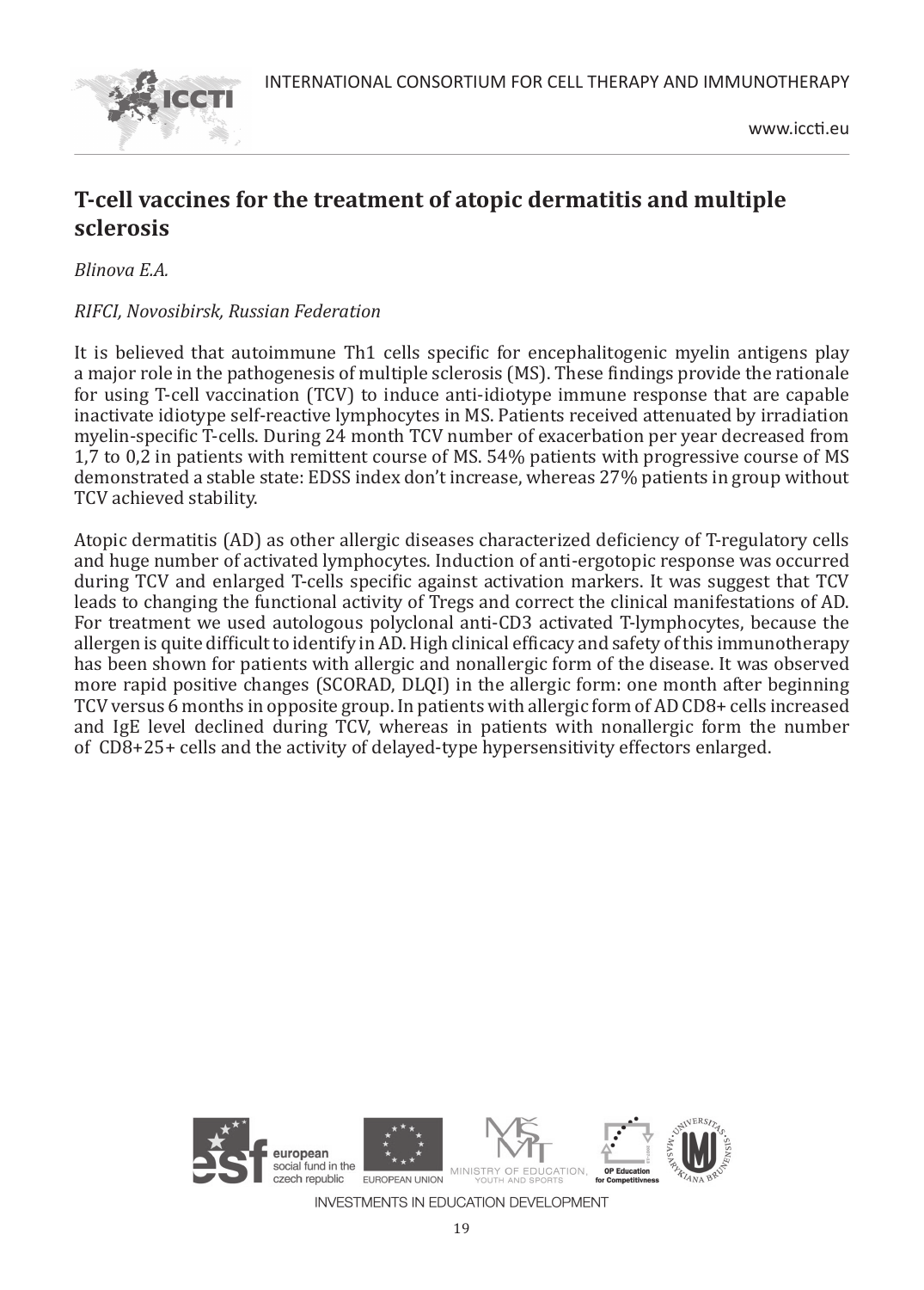

## **Dendritic cell-based vaccines for the treatment of recurrent glioblastoma multiforme**

*Dr. M. Strioga* 

#### *National Cancer Institute, Lithuania*

Specific active immunotherapy or therapeutic cancer vaccination emerges as an attractive treatment option for patients with glioblastoma multiforme (GBM). It targets dendritic cells (DCs), which have a unique capacity of inducing naive and central memory T cell immune responses most efficiently. DCs can be therapeutically targeted either in vivo (in situ vaccination) or by their ex vivo manipulations and subsequent re-injection back into the same patient. Here we provide data about compassionate-use therapeutic DC vaccination of recurrent GBM patients, treated with autologous, monocyte-derived, mature DCs, loaded with autologous tumor lysate.

**Patients:** we treated 20 patients with the first recurrence of GBM. Ten patients received DC vaccination (6 doses; 5 million DCs per dose) plus standard treatment, including reoperation plus + irinotecan (ST+DC group). Control group included clinically-matched patients (n=10), who received standard treatment alone.

**Results:** There was no significant difference in progression-free survival (PFS) between the ST+DC and control groups (mPFS was 7 versus 6 months, p=0.2, respectively). However we observed a significant increase in overall survival (OS) of DC-treated patients compared with controls (mOS was 16.5 versus 10 months, p=0.014, respectively). One-year OS rate was 70% in the st+DC group versus 20% in controls; 24-month OS rate was 30% in the st+DC group versus 0% in controls.

**Comment:** Therapeutic vaccination works by reprogramming the cancer-dysbalanced immune system from the state of tumor tolerance to the state of immune-mediated cancer control. This dynamic process requires time (about 6-9 months) to achieve a clinical effect. Furthermore immunotherapy may increase the sensitivity of cancer cells to subsequent chemotherapy. These arguments explain why the addition of therapeutic DC vaccination to postoperative chemotherapy did not prolong PFS, but significantly increased mOS in our patients with recurrent GBM.

#### **Conclusions:**

- 1. Therapeutic DC vaccination can be safely combined with chemotherapy.
- 2. Postoperative chemoimmunotherapy seems to be a more effective treatment approach for recurrent GBM compared with postoperative chemotherapy alone.

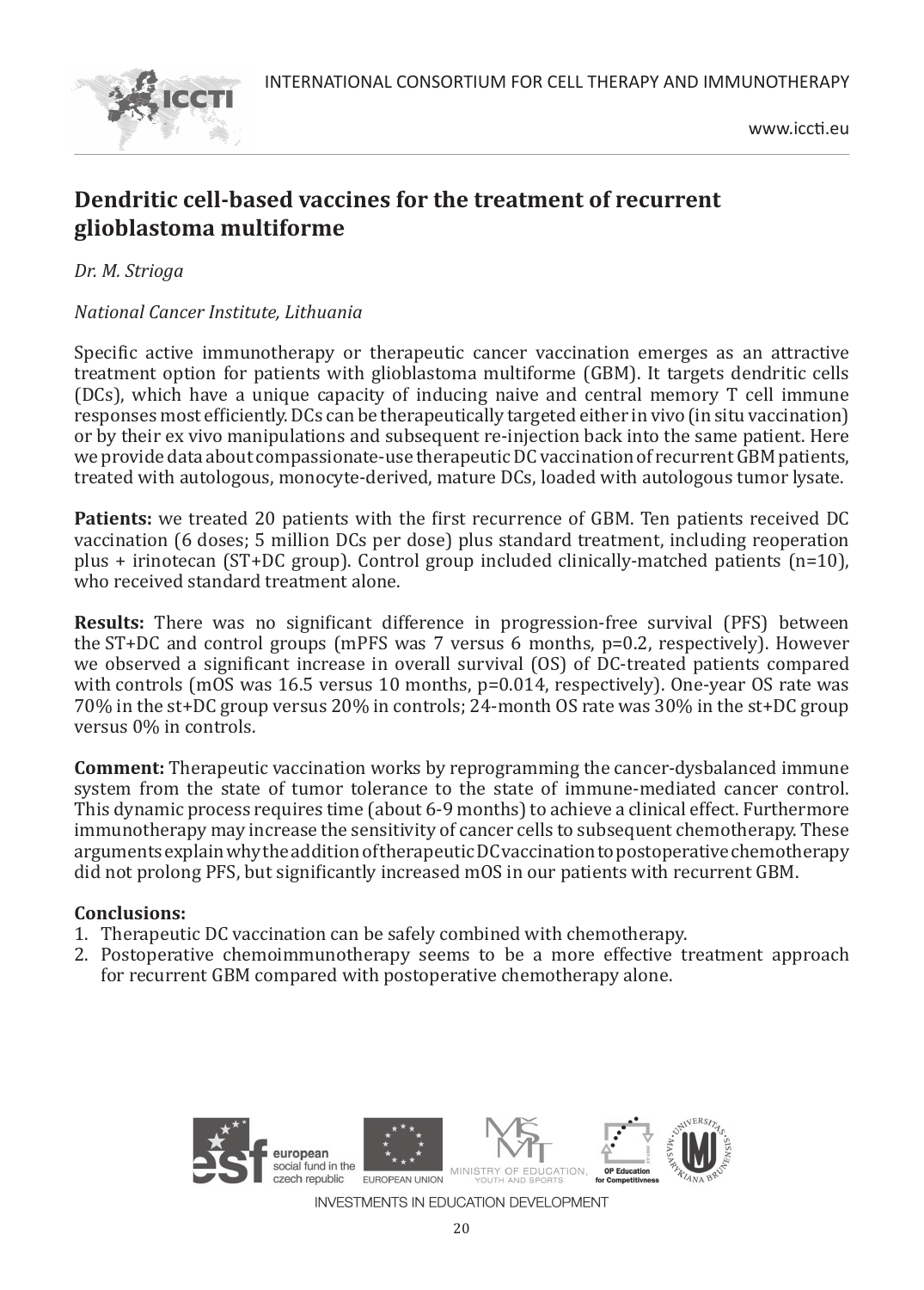

## **Vaccination with WT1 mRNA-electroporated dendritic cells: report of 66 cancer patients**

*Evelien L. Smits, Yannick Willemen, Sébastien Anguille, Ann L. Van de Velde, Kirsten Saevels, Paul Germonpré, Manon T. Huizing, Marc Peeters, Annemie Snoeckx, Paul Parizel, Viggo F Van Tendeloo, Eva Lion, Griet Nijs, Barbara Stein, Nathalie Cools, Katrien Vermeulen, Marie-Berthe Maes, Ronald Malfait, Inge Vrelust, Anke Verlinden, Alain P. Gadisseur, Wilfried A Schroyens, Patrick Pauwels, Martin Lammens and Zwi Berneman*

*Antwerp University Hospital and University of Antwerp, Antwerp, Belgium*

In order to control or prevent recurrence of malignant disease, we performed phase I/II Wilms' tumor (WT1)-targeted dendritic cell (DC) vaccination studies as adjuvant therapy in 30 patients with acute myeloid leukemia (AML) in remission and in 10 patients with unresectable malignant pleural mesothelioma (MPM).

No major DC-related systemic toxicity was observed. Overall 8 of 30 AML patients at high risk of relapse have not relapsed yet, with a median follow-up from diagnosis and start of DC vaccination of respectively 70 months and 63 months. In MPM, 7 patients had stable and 3 progressive disease. Median overall survival (OS) from start of chemotherapy was 32 months. In summary, WT1-targeted DC vaccination is feasible, safe and immunogenic. In AML there is evidence of objective response. In MPM OS data compare favorably with the best data reported so far for similar cohorts of patients, suggesting that adjuvant WT1/DC-based immunotherapy provides clinical benefit. Results of DC vaccination in other tumor types will also be discussed.

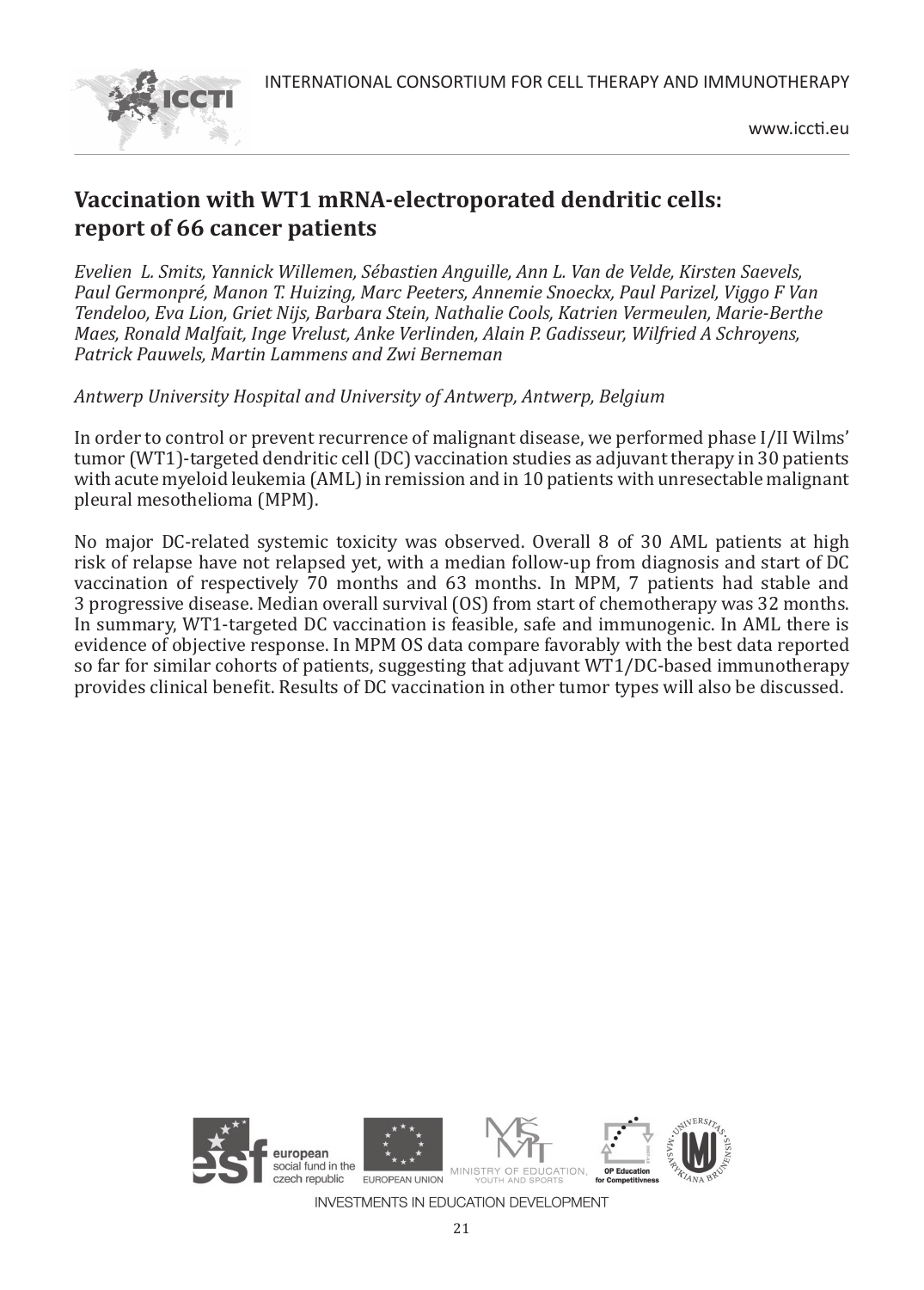

www.iccti.eu

## **Pritumumab – a clue to using the natural human immune response for drug development**

*Mark C Glassy, Ph.D.*

*Nascent Biotech, Inc.*

Pritumumab is a natural human IgG1kappa antibody derived from a regional draining lymph node of a cancer patient. The human hybridoma derived antibody has been used to treat 249 brain cancer patients through a Phase II trial in Japan. Overall, there was a 9-fold benefit compared to standard of care. To make the antibody more economical a recombinant version was made in CHO cells. Comparable analysis of sequence, binding, specificity, and antigen recognition show the similarity to both the original hybridoma and the recombinant versions. The antigen recognized by pritumumab is a novel neo-epitope expressed on the surface of cancer cells. The intelligence of the natural human immune response in a regional draining lymph node of a cancer patient defined a unique surface antigen that may be useful in drug development.

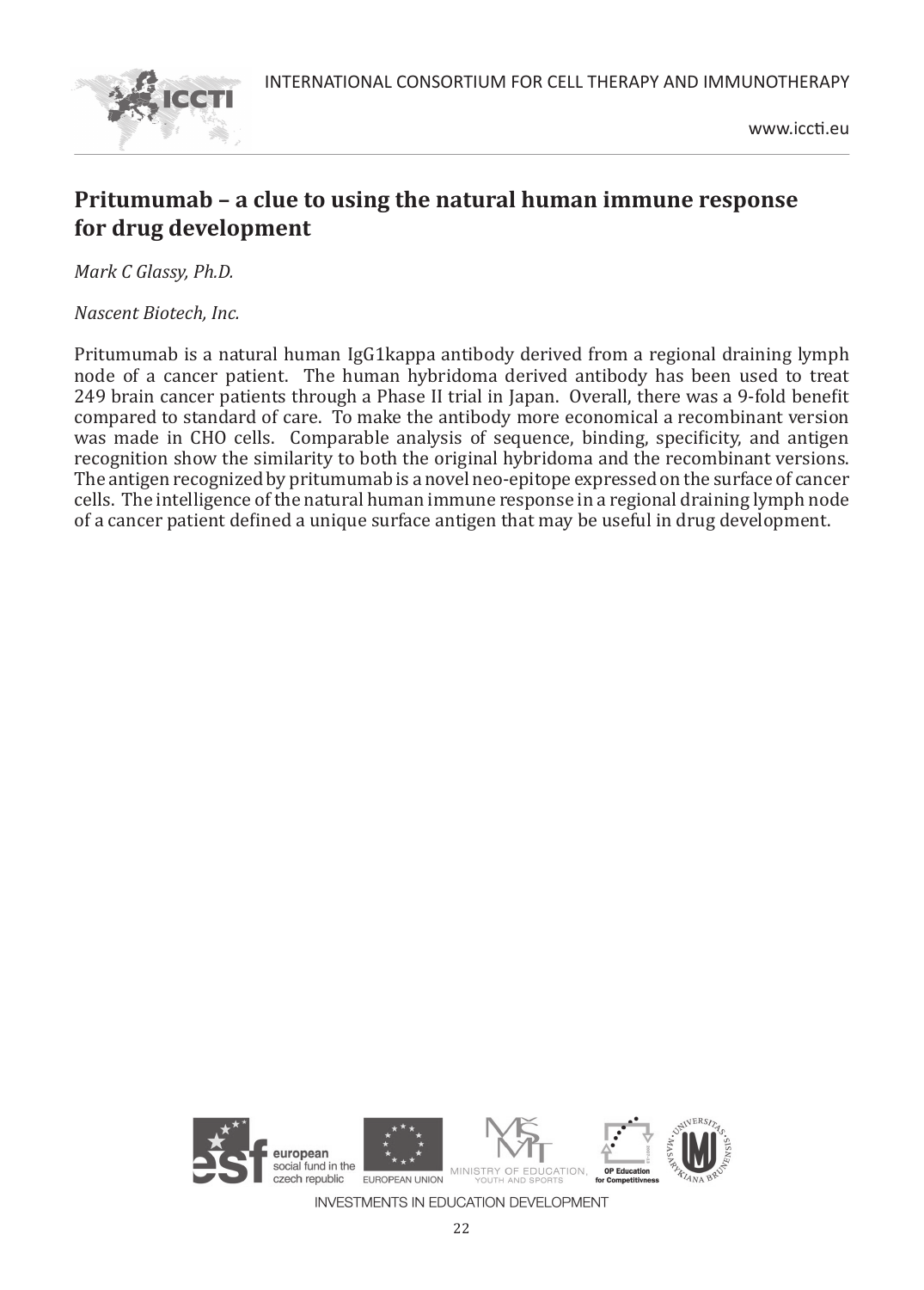

www.iccti.eu

## **Cancer immunotherapy with ex vivo-generated NK cells from hematopoietic progenitor cells.**

*Harry Dolstra1 , Jeannette Cany1 , Mieke Roeven1,2, Anniek van der Waart1 , Soley Thordardottir1 , Arwa Kohela1 , Frans Maas1 , Frank Preijers1 , Gerwin Huls2 , Nicole Blijlevens2 , Joop Jansen1 , Nicolaas Schaap2*

*1 Department of Laboratory Medicine, Laboratory of Hematology; 2 Department of Hematology; Radboud University Medical Center, Nijmegen, the Netherlands*

Adoptive transfer of allogeneic natural killer (NK) cells is a relatively non-toxic approach which is gaining interest to combat cancer. We reported previously a GMP-compliant cytokine-based culture system for the generation NK cell products from umbilical cord blood CD34<sup>+</sup> hematopoietic progenitor cells (HPC) with high cell numbers, purity and functionality, and importantly absence of T cell contaminants. Pre-clinical studies conducted in mice demonstrated that these HPC-NK cells have bone marrow homing capacity and potently prolong survival of K562-bearing mice. Currently, this HPC-NK cell product is being investigated in a phase I clinical trial in older acute myeloid leukemia (AML) patients who are not eligible for allo-SCT. In this study, escalating doses of allogeneic HPC-NK cells, ranging from  $3x10^6$  up to  $100x10^6$  NK cells/kg, are infused in cohorts of 3 patients following fludarabine/ cyclophosphamide conditioning. In addition to the non-transplant cancer setting, it would be highly valuable to exploit HPC-NK cell products for adoptive immunotherapy after allo-SCT. However, isolation of high numbers of functional NK cells from donors is challenging. Hence, we adapted the cytokine-based ex vivo culture protocol to generate high numbers of functional NK cells from G-CSF mobilized CD34<sup>+</sup> HPC that are devoid of T cell impurity. We demonstrated that addition of aryl hydrocarbon receptor (AhR) antagonist StemRegenin-1 (SR1) to the culture protocol potently enhances expansion of G-CSF mobilized CD34<sup>+</sup> HPC, and induces expression of NK cell associated transcription factors promoting NK cell differentiation. Moreover, we observed that combining IL-15 with IL-12 drives the generation of more mature and highly functional HPC-NK cells. Collectively, these data show that adaptation of the culture protocol using the AhR antagonist SR1 and IL15/IL12 cytokine combination can lead to improved next-generation HPC-NK cell products from various CD34<sup>+</sup> cell sources for adoptive cancer immunotherapy.



23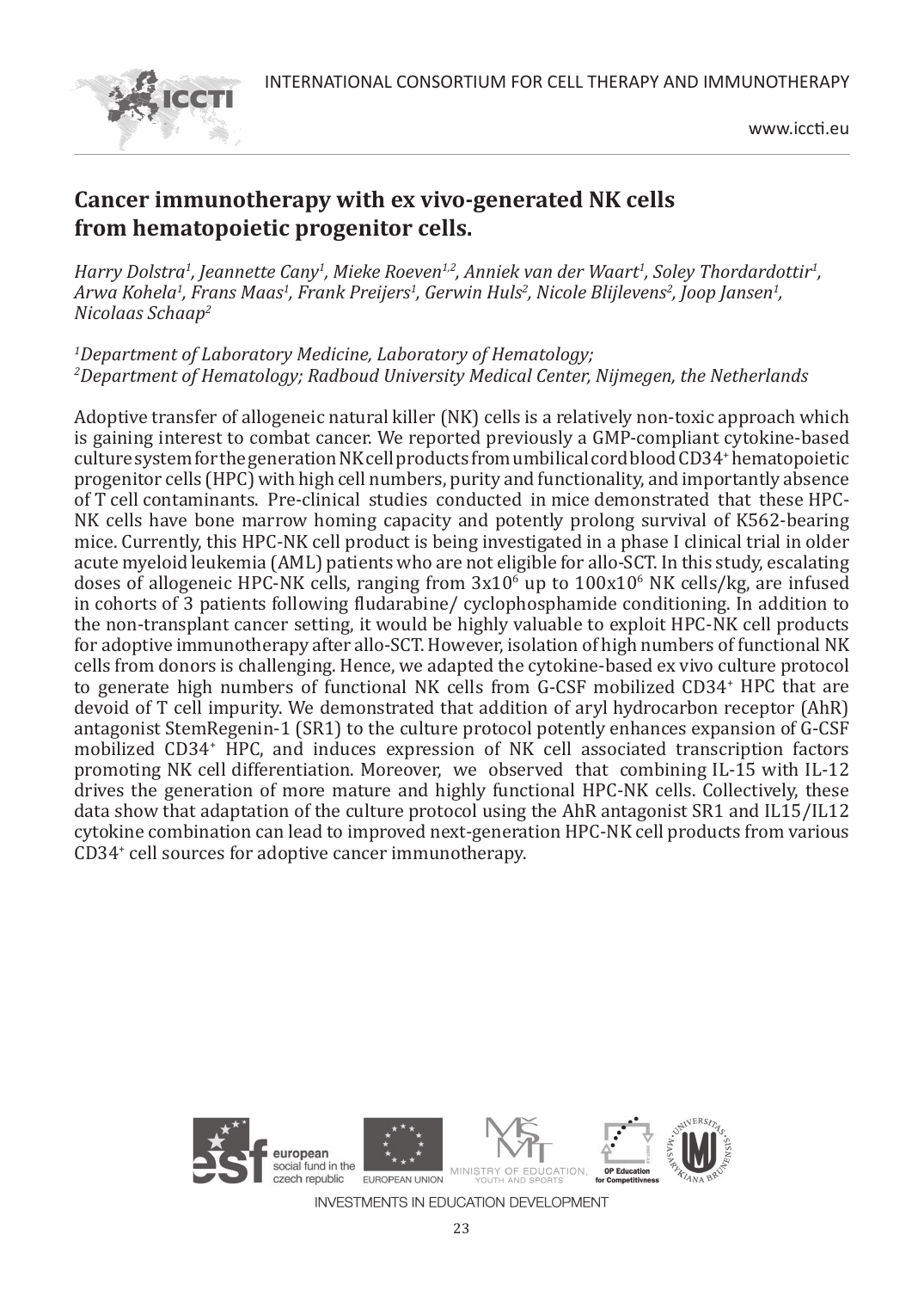

## **Immunomodulatory effect of MSCs in lymphoma patients following HSC transplantation**

*E. Shevela1 , E. Batorov1 , N. Pronkina2 , I. Kryuchkova2 , A. Ostanin1 , E. Chernykh1*

*1 Laboratory of Cellular Immunotherapy, Institute of Fundamental and Clinical Immunology, Novosibirsk, Russia 2 Clinical Department, Institute of Fundamental and Clinical Immunology, Novosibirsk, Russia*

**Introduction:** The recent evidence has shown that the immunomodulatory effects of mesenchymal stem cells (MSC) are not limited by immunosuppression, and, in certain settings, MSC can also be immunostimulatory. Previously we have demonstrated that MSC from lymphoma patients are able to stimulate lymphocyte proliferation in vitro and improve early recovery of lymphocytes when transplanted with hematopoietic stem cells (HSCT). In the present study, we evaluated the possible mechanisms by which MSCs can effect T cell reconstitution.

**Materials and Methods:** Co-transplantation of autologous MSCs in a mean dose of 0.2x10<sup>6</sup>/kg was conducted in 29 patients with HSCT; the control group included 38 patients with standard HSCT. Cell cycle parameters of T-lymphocytes were studied in peripheral blood of patients in both groups.

**Results:** MSCs transplanted at low doses with HSC improved early lymphocyte recovery of both memory and naive T cells with more prominent effect on naive CD4<sup>+</sup> T cells. At the day of lymphocyte recovery, T-lymphocytes in MSC-administered patients were characterized by decreased apoptosis of naïve CD4<sup>+</sup> T cells. Concurrently, there was a significant decrease in the number of resting cells and a strong tendency to an increase of the proliferating cells in naive CD8<sup>+</sup> T-lymphocytes. Moreover, MSC co-transplantation was accompanied by a significant increase in the number of proliferating cells with simultaneous reduction in the number of quiescent cells within CD8<sup>+</sup>memory T cells. In the later post-transplantation period patients with MSC co-transplantation showed more effective reconstitution of CD31<sup>+</sup> naive T cells.

**Conclusions:** A positive impact of MSCs on early lymphocyte recovery in vivo is due to a higher proliferaion of naive CD8<sup>+</sup> T cells and a higher survival rate - due to the reduction of apoptosis - of naive CD4<sup>+</sup> T cells, whereas in the later post-transplantation period MSC promote more effective reconstitution of recent thymic emigrants.

**Keywords:** Mesenchymal stromal cell; autologous hematopoietic stem cell transplantation; immune reconstitution; homeostatic proliferation; thymopoiesis.

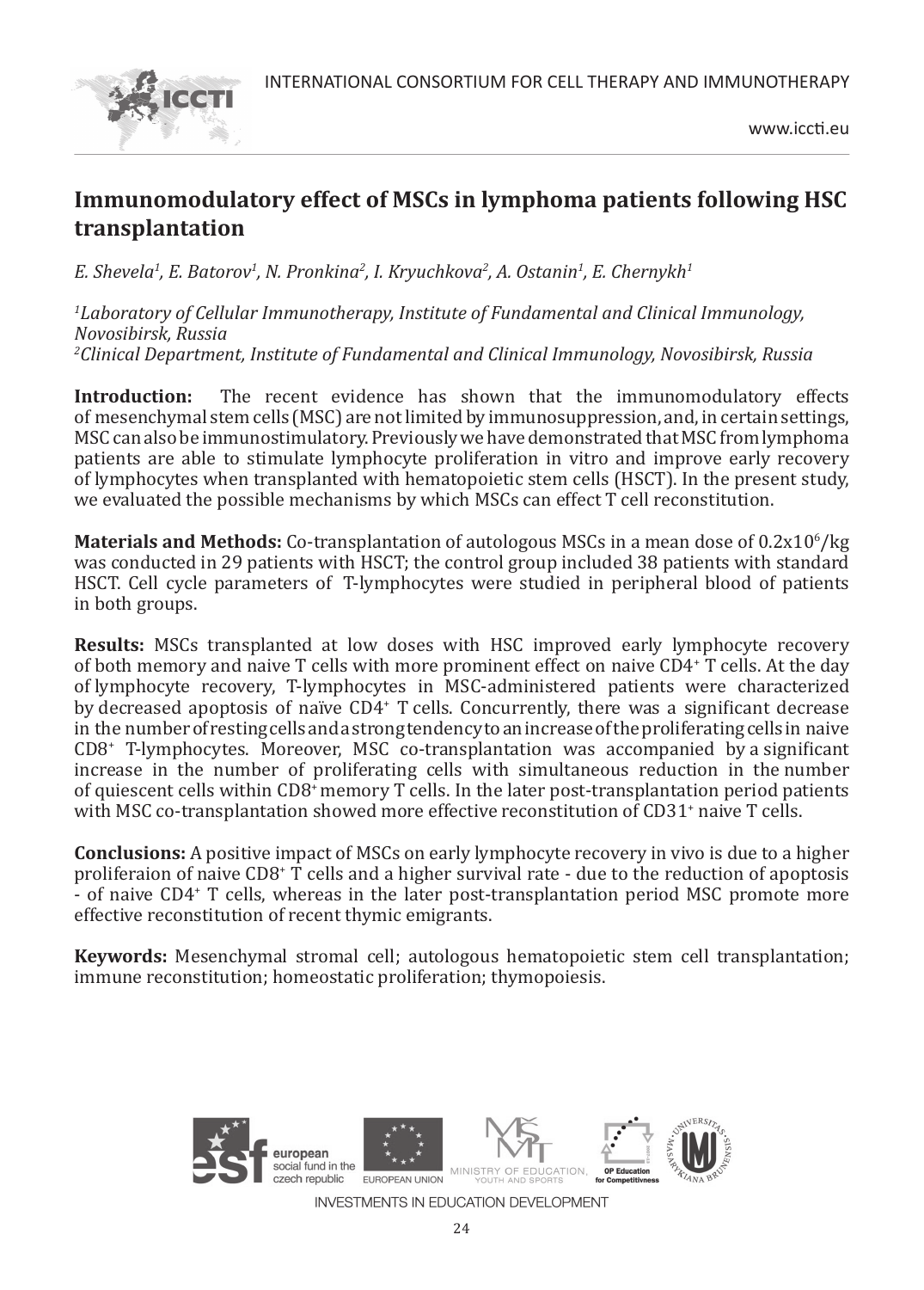

www.iccti.eu

Notes:

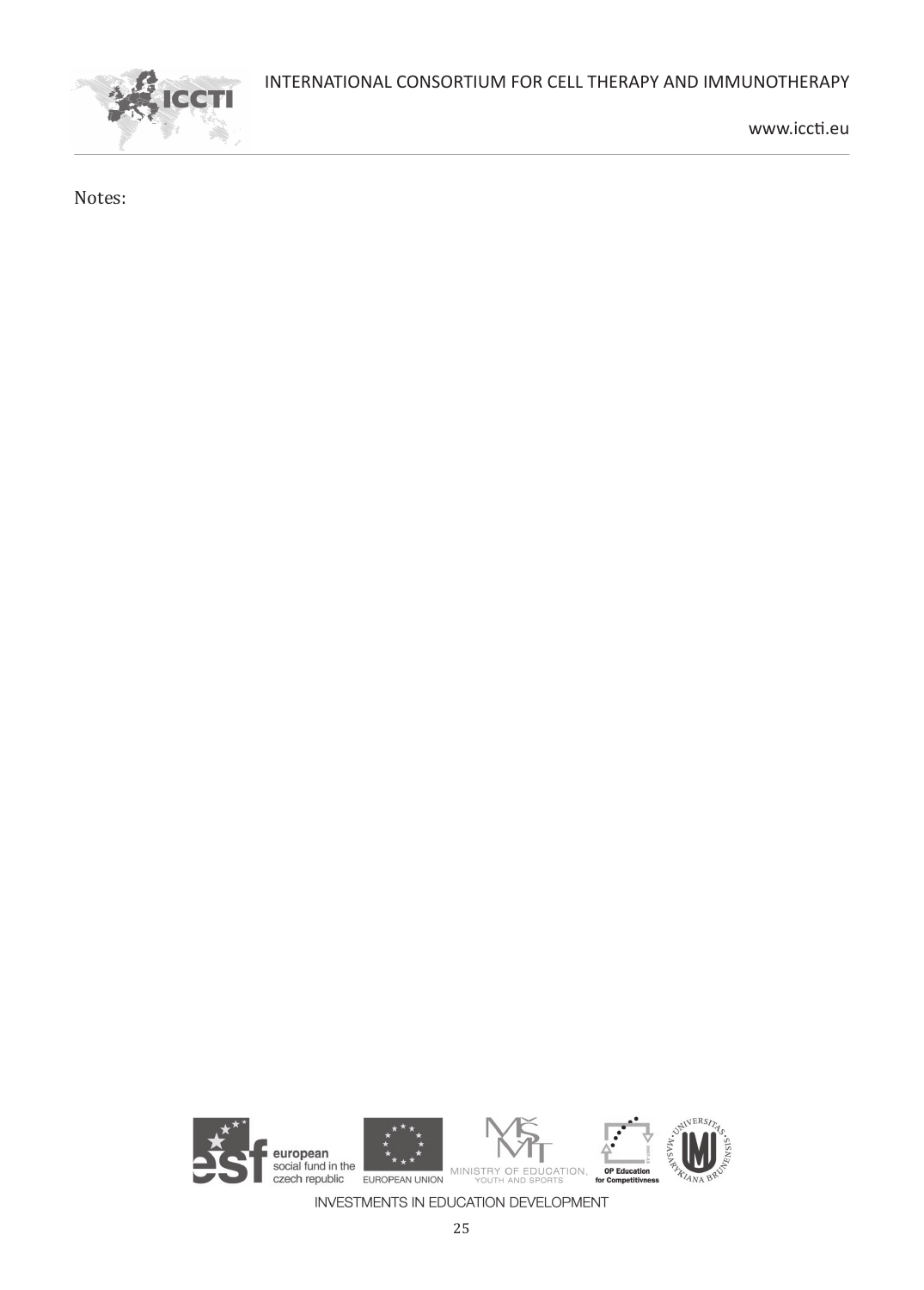

www.iccti.eu

Notes: